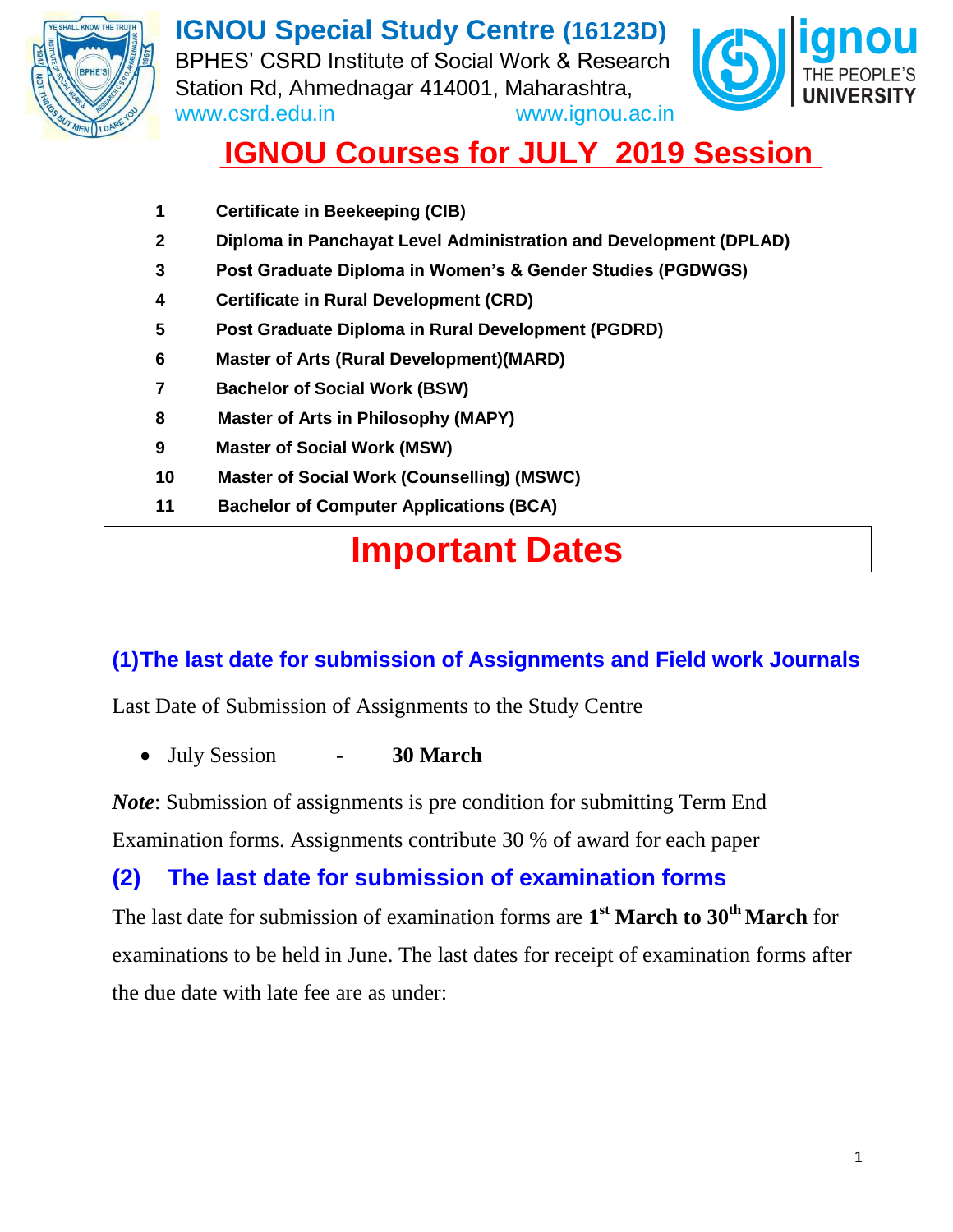| <b>Programme Name:</b> Certificate in Beekeeping (CIB) Semester: |  |  |  |  |
|------------------------------------------------------------------|--|--|--|--|
|------------------------------------------------------------------|--|--|--|--|

**IGNOU Counselling Schedule for July 2019**

| <b>Course Code</b>              | <b>Block</b>  | <b>Batch</b>     | <b>Date</b> | <b>Time</b> | <b>Faculty</b>        | <b>Venue</b> |
|---------------------------------|---------------|------------------|-------------|-------------|-----------------------|--------------|
|                                 |               |                  |             |             |                       |              |
| Induction Programme-All courses |               | <b>July 2019</b> | 13.10.19    | 02.00       | All Faculty           | $L-1$        |
|                                 |               |                  |             |             |                       |              |
| OAPI <sub>11</sub>              | I II          |                  | 03.11.19    | $10-12$ pm  | Dr. M. Arif           | $L-6A$       |
| OAPI <sub>11</sub>              | <b>III IV</b> |                  |             | $12-02$ pm  |                       |              |
|                                 |               | <b>July 2019</b> |             |             |                       |              |
|                                 |               |                  |             |             |                       |              |
| OAPI <sub>12</sub>              | I II          |                  | 10.11.19    | $10-12$ pm  | Dr. M. Arif   $L$ -6A |              |
| OAPI <sub>12</sub>              | <b>III IV</b> |                  |             | $12-02$ pm  |                       |              |
|                                 |               | <b>July 2019</b> |             |             |                       |              |
|                                 |               |                  |             |             |                       |              |
| OAPI <sub>13</sub>              | $\rm{I\,II}$  |                  | 24.11.19    | $10-12$ pm  | Dr. M. Arif           | $L-6A$       |
| OAPI <sub>13</sub>              | <b>III IV</b> |                  |             | $12-02$ pm  |                       |              |
|                                 |               | <b>July 2019</b> |             |             |                       |              |
|                                 |               |                  |             |             |                       |              |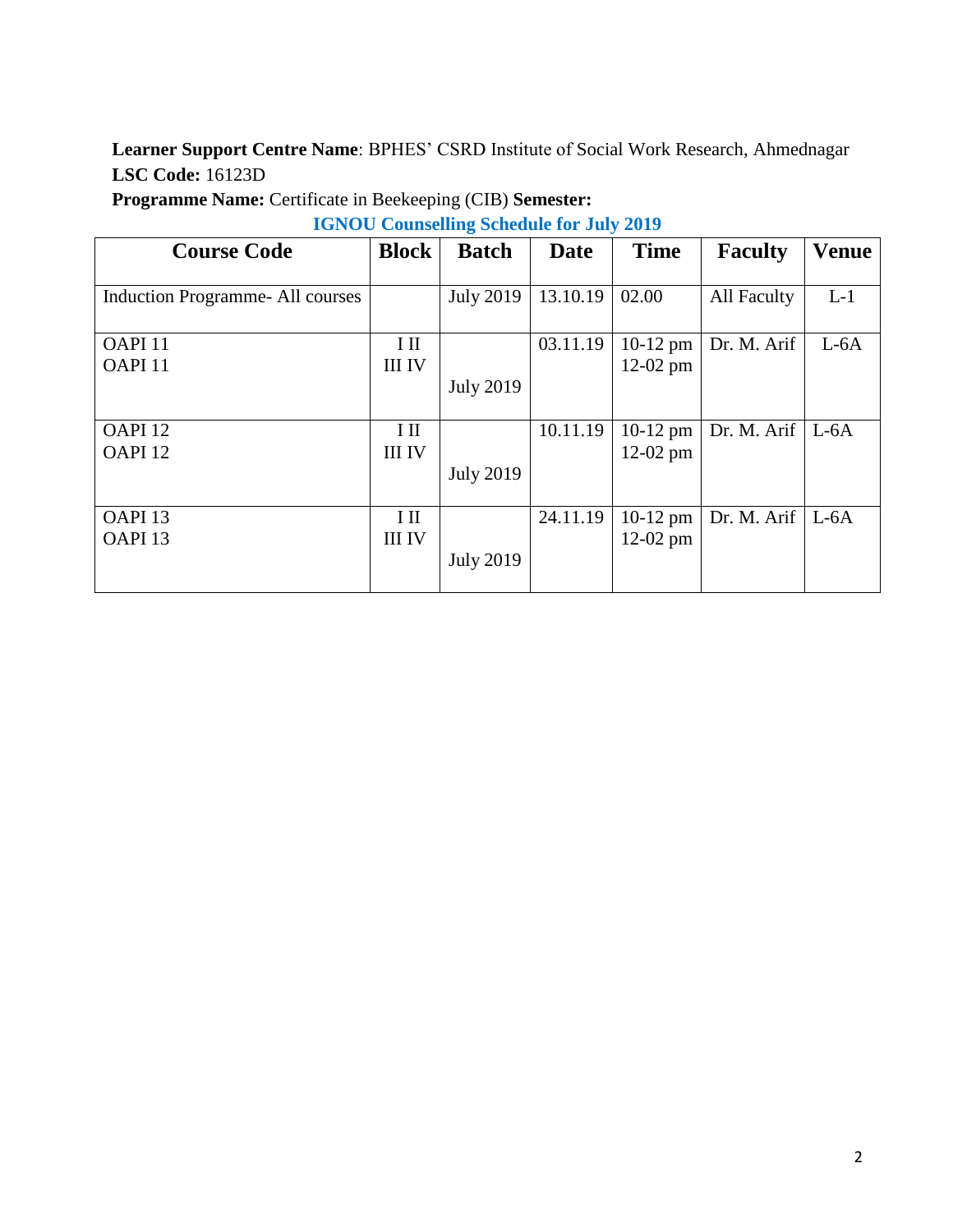**Programme Name:** Diploma in Panchayat Level Administration and Development (DPLAD) **Semester:**

| <b>Course Code</b> | <b>Block</b>   | <b>Batch</b>     | <b>Date</b> | <b>Time</b> | <b>Faculty</b>          | <b>Venue</b> |
|--------------------|----------------|------------------|-------------|-------------|-------------------------|--------------|
|                    |                |                  |             |             |                         |              |
| Induction          |                | <b>July 2019</b> | 13.10.19    | 02.00       | All Faculty             | $L-1$        |
| Programme-All      |                |                  |             |             |                         |              |
| courses            |                |                  |             |             |                         |              |
| BPR 1              | $I$ II III     |                  | 03.11.19    | $10-12$ pm  | Mr. Padeep Jare         | $L-3A$       |
| BPR 1              | <b>IV V VI</b> |                  |             | $12-02$ pm  |                         |              |
|                    |                | <b>July 2019</b> |             |             |                         |              |
| Project Work       | BPR4           |                  |             | $03.00 -$   | Project Guidance        |              |
|                    |                |                  |             | 04.00pm     |                         |              |
| BPR <sub>2</sub>   | $I$ III III    |                  | 10.11.19    | $10-12$ pm  | Mr. Pradeep Jare        | $L-3A$       |
| BPR <sub>2</sub>   | <b>IV V VI</b> |                  |             | $12-02$ pm  |                         |              |
|                    |                | <b>July 2019</b> |             |             |                         |              |
| Project Work       | BPR4           |                  |             | $03.00 -$   | Project Guidance        |              |
|                    |                |                  |             | 04.00pm     |                         |              |
| BPR <sub>3</sub>   | $I$ III III    |                  | 17.11.19    | $10-12$ pm  | Mr. Pradeep Jare        | $L-3A$       |
| BPR 3              | <b>IV V VI</b> |                  |             | $12-02$ pm  |                         |              |
|                    |                |                  |             |             |                         |              |
|                    |                | <b>July 2019</b> |             |             |                         |              |
| Project Work       | BPR4           |                  |             | $03.00 -$   | Project Guidance        |              |
|                    |                |                  |             | 04.00pm     |                         |              |
| BPR 5              | $I$ III III    |                  | 24.11.19    | $10-12$ pm  | Mr. Pradeep Jare        | $L-3A$       |
| BPR 5              | <b>IV V VI</b> |                  |             | $12-02$ pm  |                         |              |
|                    |                | <b>July 2019</b> |             |             |                         |              |
| Project Work       | BPR4           |                  |             | $03.00 -$   | <b>Project Guidance</b> |              |
|                    |                |                  |             | 04.00pm     |                         |              |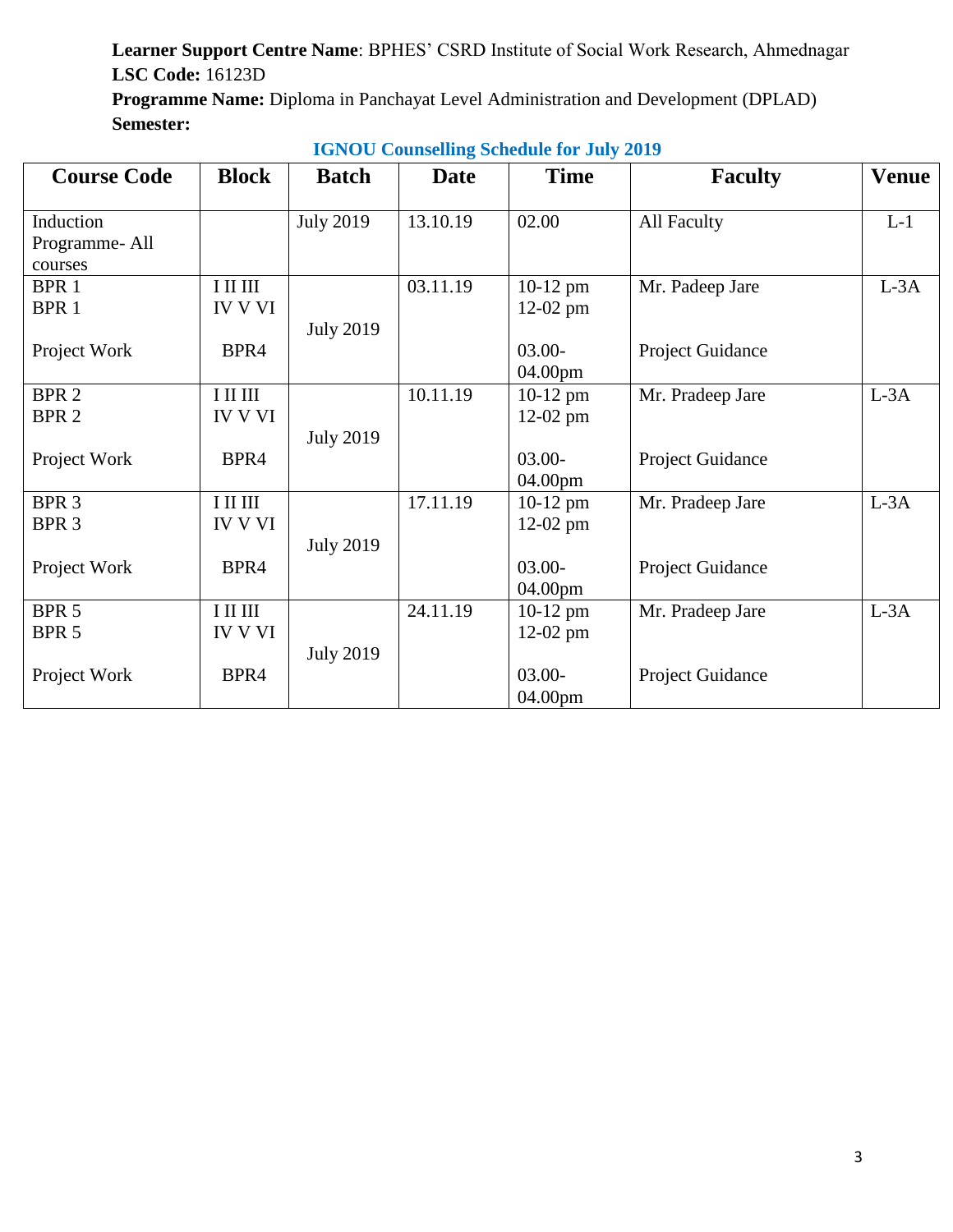**Programme Name:** Post Graduate Diploma in Women's & Gender Studies(PGDWGS) **Semester:**I **IGNOU Counselling Schedule for July 2019**

| <b>Course Code</b>                    | <b>Block</b>                         | <b>Batch</b>     | Date     | <b>Time</b>              | <b>Faculty</b>    | <b>Venue</b> |
|---------------------------------------|--------------------------------------|------------------|----------|--------------------------|-------------------|--------------|
| Induction<br>Programme-All<br>courses |                                      | <b>July 2019</b> | 13.10.19 | 02.00                    | All Faculty       | $L-1$        |
| MWG 1<br>MWG 1                        | $\rm I\ II$<br>$\rm III$             | <b>July 2019</b> | 03.11.19 | $10-12$ pm<br>$12-02$ pm | Mr. Vijay Sansare | $L-4A$       |
| MWG 1<br>MWG 1                        | $\overline{IV}$ $\overline{V}$<br>VI | <b>July 2019</b> | 10.11.19 | 10-12 pm<br>12-02 pm     | Mr. Vijay Sansare | $L-4A$       |
| MWG 1<br>MWG <sub>2</sub>             | VII VIII<br>I                        | <b>July 2019</b> | 17.11.19 | 10-12 pm<br>12-02 pm     | Mr. Vijay Sansare | $L-4A$       |
| MWG 2<br>MWG <sub>2</sub>             | $\rm II$ $\rm III$<br>IV             | <b>July 2019</b> | 24.11.19 | 10-12 pm<br>12-02 pm     | Mr. Vijay Sansare | $L-4A$       |
| MWG 2<br>MWG 2                        | V VI<br>VII VIII                     | <b>July 2019</b> | 01.12.19 | 10-12 pm<br>12-02 pm     | Mr. Vijay Sansare | $L-4A$       |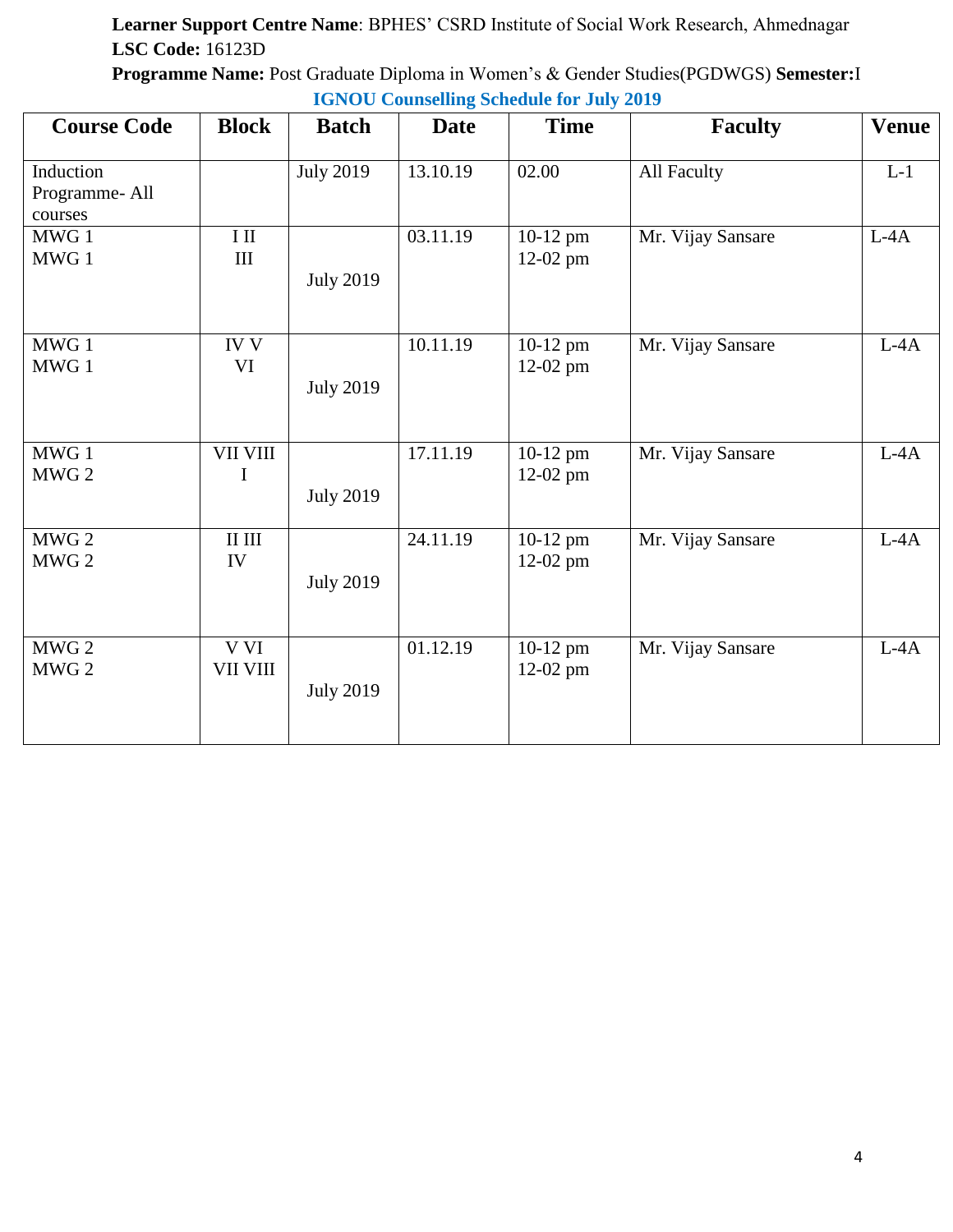**Programme Name:** CRD/PGDRD/MARD **Semester: IGNOU Counselling Schedule for July 2019**

| <b>Course Code</b>                        | <b>Block</b>     | <b>Batch</b>     | <b>Date</b> | <b>Time</b> | <b>Faculty</b>             | <b>Venue</b> |
|-------------------------------------------|------------------|------------------|-------------|-------------|----------------------------|--------------|
|                                           |                  |                  |             |             |                            |              |
| Induction                                 |                  | <b>July 2019</b> | 13.10.19    | 02.00       | All Faculty                | $L-1$        |
| Programme-All                             |                  |                  |             |             |                            |              |
| courses                                   |                  |                  |             |             |                            |              |
| <b>MRD 101</b>                            | I                |                  | 03.11.19    | 10-12 pm    | Mr. Suresh Mugutmal        | $L-3A$       |
| <b>MRD 101</b>                            | $\mathbf{I}$     |                  |             | 12-02 pm    |                            |              |
|                                           |                  | <b>July 2019</b> |             |             |                            |              |
| Research and Project                      | RDD <sub>5</sub> |                  |             | $03.00 -$   | Project Guide              |              |
| Work/Dissertation                         | MRDP1            |                  |             | 04.00pm     |                            |              |
| <b>MRD 101</b>                            | III              |                  | 10.11.2019  | $10-12$ pm  | Mr. Suresh Mugutmal        | $L-3A$       |
| <b>MRD 101</b>                            | IV               |                  |             | $12-02$ pm  |                            |              |
|                                           |                  | <b>July 2019</b> |             |             | Individual/Group           |              |
| Research and Project                      | RDD <sub>5</sub> |                  |             | $03.00 -$   | Conference with Respective |              |
| <b>Work/Dissertation</b>                  | MRDP1            |                  |             | 04.00pm     | Fieldwork Supervisor       |              |
| <b>MRD 101</b>                            | V                |                  | 17.11.2019  | 10-12 pm    | Mr. Suresh Mugutmal        | $L-3A$       |
| <b>MRD 101</b>                            | VI               |                  |             | $12-02$ pm  |                            |              |
|                                           |                  | <b>July 2019</b> |             |             |                            |              |
| Research and Project                      | RDD <sub>5</sub> |                  |             | $03.00 -$   | Project Guide              |              |
| Work/Dissertation                         | MRDP1            |                  |             | 04.00pm     |                            |              |
| <b>MRD 102</b>                            | I                |                  | 24.11.2019  | 10-12 pm    | Mr. Suresh Mugutmal        | $L-3A$       |
| <b>MRD 102</b>                            | $\mathbf{I}$     |                  |             | $12-02$ pm  |                            |              |
|                                           |                  | <b>July 2019</b> |             |             |                            |              |
| Research and Project                      | RDD <sub>5</sub> |                  |             | $03.00 -$   | Project Guide              |              |
| Work/Dissertation                         | MRDP1            |                  |             | 04.00pm     |                            |              |
| <b>MRD 102</b>                            | III              |                  | 01.12.2019  | $10-12$ pm  | Mr. Suresh Mugutmal        | $L-3A$       |
| <b>MRD 102</b>                            | IV               |                  |             | $12-02$ pm  |                            |              |
|                                           |                  | <b>July 2019</b> |             |             | Individual/Group           |              |
| <b>Research and Project</b>               | RDD <sub>5</sub> |                  |             | $03.00 -$   | Conference with Respective |              |
| Work/Dissertation                         | MRDP1            |                  |             | 04.00pm     | Fieldwork Supervisor       |              |
| <b>MRD 102</b>                            | V                |                  | 08.12.2019  | 10-12 pm    | Mr. Suresh Mugutmal        | $L-3A$       |
| <b>MRD 102</b>                            | VI               |                  |             | 12-02 pm    |                            |              |
|                                           | RDD <sub>5</sub> | <b>July 2019</b> |             |             |                            |              |
| Research and Project                      |                  |                  |             | $03.00 -$   | Project Guide              |              |
| Work/Dissertation                         | MRDP1            |                  |             | 04.00pm     |                            |              |
| <b>MRD 103</b>                            | I                |                  | 05.01.2020  | $10-12$ pm  | Mr. Suresh Mugutmal        | $L-3A$       |
| <b>MRD 103</b>                            | $\mathbf{I}$     |                  |             | $12-02$ pm  |                            |              |
|                                           | RDD <sub>5</sub> | <b>July 2019</b> |             | $03.00 -$   |                            |              |
| Research and Project<br>Work/Dissertation | MRDP1            |                  |             | 04.00pm     | Project Guide              |              |
| <b>MRD 103</b>                            |                  |                  | 12.01.2020  |             |                            | $L-3A$       |
|                                           | Ш                |                  |             | $10-12$ pm  | Mr. Suresh Mugutmal        |              |
| <b>MRD 103</b>                            | IV               | <b>July 2019</b> |             | 12-02 pm    |                            |              |
|                                           | RDD <sub>5</sub> |                  |             | $03.00 -$   | Project Guide              |              |
| Research and Project                      |                  |                  |             |             |                            |              |
| Work/Dissertation                         | MRDP1            |                  |             | 04.00pm     |                            |              |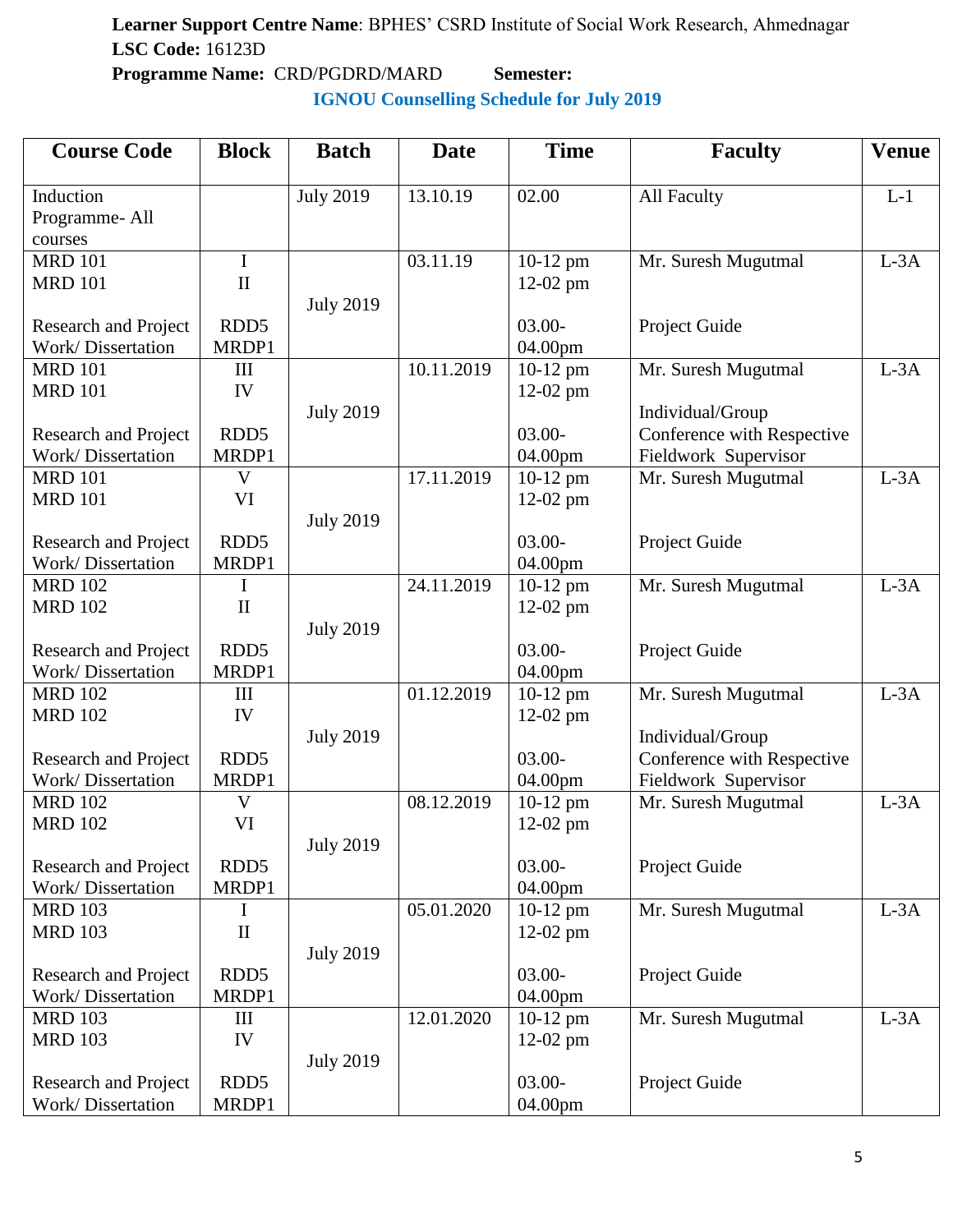| <b>Course Code</b>          | <b>Block</b>     | <b>Batch</b>     | <b>Date</b> | <b>Time</b> | <b>Faculty</b>      | <b>Venue</b> |
|-----------------------------|------------------|------------------|-------------|-------------|---------------------|--------------|
| <b>MRD 103</b>              | V                |                  | 19.01.2020  | $10-12$ pm  | Mr. Suresh Mugutmal | $L-3A$       |
| <b>MRD 103</b>              | VI               |                  |             | 12-02 pm    |                     |              |
|                             |                  | <b>July 2019</b> |             |             |                     |              |
| Research and Project        | RDD <sub>5</sub> |                  |             | $03.00 -$   | Project Guide       |              |
| <b>Work/Dissertation</b>    | MRDP1            |                  |             | 04.00pm     |                     |              |
| MRD4                        | $I$ II           |                  | 02.02.2020  | $10-12$ pm  | Mr. Suresh Mugutmal | $L-3A$       |
| MRD4                        | <b>III IV</b>    |                  |             | 12-02 pm    |                     |              |
|                             |                  | <b>July 2019</b> |             |             |                     |              |
| <b>Research and Project</b> | RDD <sub>5</sub> |                  |             | $03.00 -$   | Project Guide       |              |
| Work/Dissertation           | MRDP1            |                  |             | 04.00pm     |                     |              |
| MRD4                        | V VI             |                  | 09.02.2020  | $10-12$ pm  | Mr. Suresh Mugutmal | $L-3A$       |
| MRD <sub>4</sub>            | VI               |                  |             | $12-02$ pm  |                     |              |
|                             | RDD <sub>5</sub> | <b>July 2019</b> |             |             |                     |              |
| <b>Research and Project</b> | MRDP1            |                  |             | $03.00 -$   | Project Guide       |              |
| <b>Work/Dissertation</b>    |                  |                  |             | 04.00pm     |                     |              |
| RDD <sub>7</sub>            | $I$ II           |                  | 16.02.2020  | $10-12$ pm  | Mr. Suresh Mugutmal | $L-3A$       |
| RDD <sub>7</sub>            | III              |                  |             | 12-02 pm    |                     |              |
|                             |                  | <b>July 2019</b> |             |             |                     |              |
| <b>Research and Project</b> | RDD <sub>5</sub> |                  |             | $03.00 -$   | Project Guide       |              |
| Work/Dissertation           | MRDP1            |                  |             | 04.00pm     |                     |              |
| RDD <sub>7</sub>            | <b>IV V</b>      |                  | 23.02.2020  | $10-12$ pm  | Mr. Suresh Mugutmal | $L-3A$       |
| RDD <sub>7</sub>            | VI               |                  |             | $12-02$ pm  |                     |              |
|                             |                  | <b>July 2019</b> |             |             |                     |              |
| Research and Project        | RDD <sub>5</sub> |                  |             | $03.00 -$   | Project Guide       |              |
| Work/Dissertation           | MRDP1            |                  |             | 04.00pm     |                     |              |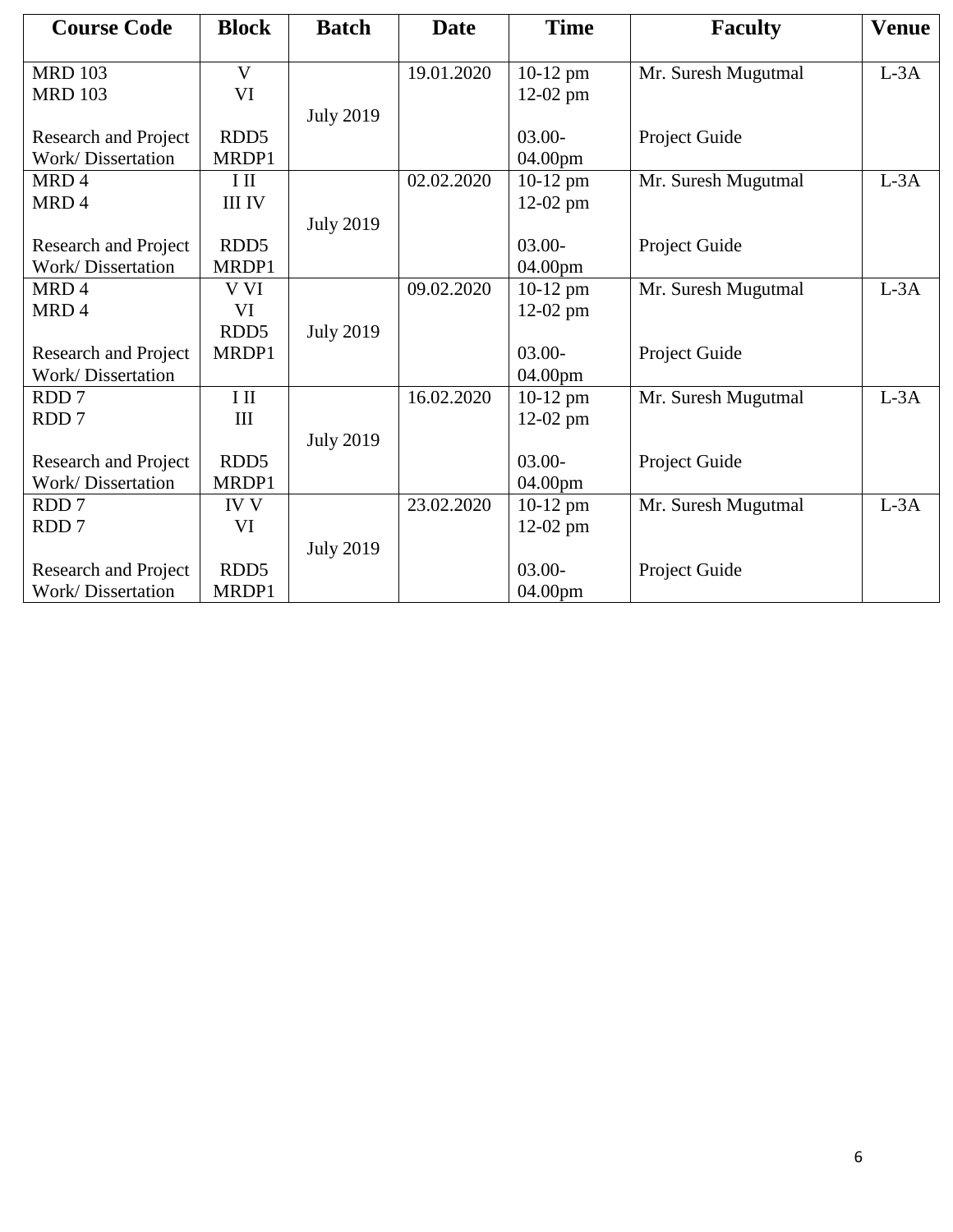**Programme Name:** Bachelor of Social Work (BSW I) **Annual**

| <b>Course Code</b>                         | <b>Block</b> | <b>Batc</b>  | <b>Date</b> | <b>Time</b> | <b>Name of the Cousellors</b>                            | <b>Venue</b> |
|--------------------------------------------|--------------|--------------|-------------|-------------|----------------------------------------------------------|--------------|
|                                            |              | $\mathbf h$  |             |             |                                                          |              |
| <b>Induction Programme-</b><br>All courses |              | July<br>2019 | 13.10.19    | 02.00       | <b>All Counsellors</b>                                   | $L-1$        |
|                                            |              |              |             |             |                                                          |              |
| BSW, MSW, (Field Work                      | BSWL1*       | July         | 03.11.2019  | $10-12$ pm  | Mrs. Vaishali Pathare                                    | Lecture      |
| Orientation)                               |              | 2019         |             |             | Mr. Avinash Gore                                         | Hall I       |
| BSW I & II, III                            |              |              |             |             |                                                          |              |
| <b>BSWE1</b>                               | $\mathbf I$  | July         | 03.11.2019  | $12-02$ pm  | Mr. Kantilal Patole                                      | $L-2A$       |
|                                            |              | 2019         |             |             | Mr. Sunil Gaikwad                                        |              |
| <b>Social Work Practicum</b>               | BSWL1*       |              |             | $03.00 -$   |                                                          | $L-2A$       |
| & Block Placement                          |              | July<br>2019 | 03.11.2019  | 04.00pm     | Individual/Group Conference<br>with Respective Fieldwork |              |
|                                            |              |              |             |             | Supervisor                                               |              |
| <b>BSWE1</b>                               | $\rm II$     | July         | 10.11.2019  | $10-12$ pm  | Mr. Kantilal Patole                                      | $L-2A$       |
| <b>BSWE1</b>                               | III          | 2019         |             | $12-02$ pm  | Mr. Sunil Gaikwad                                        |              |
|                                            |              |              |             |             |                                                          |              |
| <b>Social Work Practicum</b>               | BSWL1*       |              |             | $03.00 -$   | Individual/Group Conference with                         |              |
|                                            |              |              |             | 04.00pm     | Respective Fieldwork Supervisor                          |              |
| <b>BSWE1</b>                               | IV           | July         |             | $10-12$ pm  | Mr. Kantilal Patole                                      | $L-2A$       |
| <b>BSWE1</b>                               | V            | 2019         |             | $12-02$ pm  | Mr. Sunil Gaikwad                                        |              |
|                                            | BSWL1*       |              | 17.11.2019  |             |                                                          |              |
| <b>Social Work Practicum</b>               |              |              |             | $03.00 -$   | Individual/Group Conference                              |              |
|                                            |              |              |             | 04.00pm     | with Respective Fieldwork<br>Supervisor                  |              |
| <b>BSWE1</b>                               | VI           | July         |             | 10-12 pm    | Mr. Kantilal Patole                                      | $L-2A$       |
| <b>BSWE1</b>                               | VII          | 2019         |             | $12-02$ pm  | Mr. Sunil Gaikwad                                        |              |
|                                            |              |              | 24.11.2019  |             |                                                          |              |
| <b>Social Work Practicum</b>               | BSWL1*       |              |             | $03.00 -$   | Individual/Group Conference                              |              |
|                                            |              |              |             | 04.00pm     | with Respective Fieldwork                                |              |
|                                            |              |              |             |             | Supervisor                                               |              |
| <b>BSWE1</b>                               | <b>VIII</b>  | July         | 01.12.2019  | $10-12$ pm  | Mr. Kantilal Patole                                      | $L-2A$       |
| <b>BSHF 101</b>                            | $\bf{I}$     | 2019         |             | $12-02$ pm  | Mr. Sunil Gaikwad                                        |              |
|                                            |              |              |             |             | Individual/Group Conference                              |              |
| <b>Social Work Practicum</b>               | BSWL1*       |              |             | $03.00 -$   | with Respective Fieldwork                                |              |
|                                            |              |              |             | 04.00pm     | Supervisor                                               |              |
| <b>BSHF 101</b>                            | $\mathbf{I}$ | July         | 08.12.2019  | $10-12$ pm  | Mr. Kantilal Patole                                      | $L-2A$       |
| <b>BSHF 101</b>                            | III          | 2019         |             | $12-02$ pm  | Mr. Sunil Gaikwad                                        |              |
|                                            | BSWL1*       |              |             | $03.00 -$   | Individual/Group Conference<br>with Respective Fieldwork |              |
| <b>Social Work Practicum</b>               |              |              |             | 04.00pm     | Supervisor                                               |              |
| <b>BSHF 101</b>                            | IV           | July         | 05.01.2020  | $10-12$ pm  | Mr. Kantilal Patole                                      | $L-2A$       |
| <b>BSHF 101</b>                            | V            | 2019         |             | $12-02$ pm  | Mr. Sunil Gaikwad                                        |              |
| <b>Social Work Practicum</b>               |              |              |             |             | Individual/Group Conference                              |              |
|                                            | BSWL1*       |              |             | $03.00 -$   | with Respective Fieldwork                                |              |
|                                            |              |              |             | 04.00pm     | Supervisor                                               |              |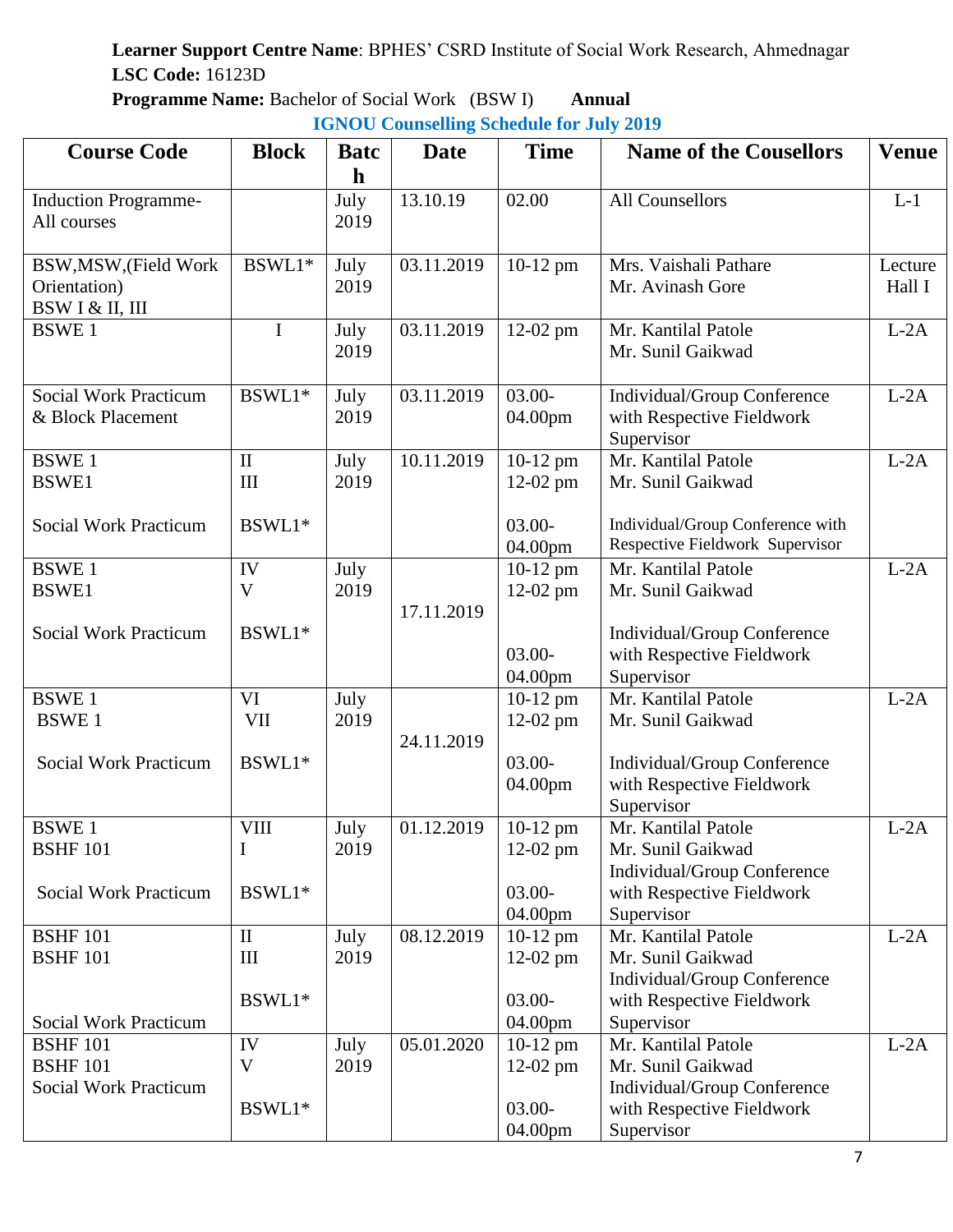| <b>BSHF 101</b><br><b>BSHF 101</b> | VI<br>VII    | July<br>2019 | 12.01.2020 | $10-12$ pm<br>$12-02$ pm | Mr. Kantilal Patole<br>Mr. Sunil Gaikwad                 | $L-2A$ |
|------------------------------------|--------------|--------------|------------|--------------------------|----------------------------------------------------------|--------|
|                                    |              |              |            |                          |                                                          |        |
| <b>Social Work Practicum</b>       | BSWL1*       |              |            | $03.00 -$                | Individual/Group Conference<br>with Respective Fieldwork |        |
|                                    |              |              |            | 04.00pm                  | Supervisor                                               |        |
| <b>BSHF 101</b>                    | <b>VIII</b>  | July         | 19.01.2020 | $10-12$ pm               | Mr. Kantilal Patole                                      | $L-2A$ |
| FMT <sub>1</sub>                   | I            | 2019         |            | $12-02$ pm               | Mr. Sunil Gaikwad                                        |        |
|                                    |              |              |            |                          |                                                          |        |
| <b>Social Work Practicum</b>       | BSWL1*       |              |            | $03.00 -$                | Individual/Group Conference                              |        |
|                                    |              |              |            | 04.00pm                  | with Respective Fieldwork                                |        |
|                                    |              |              |            |                          | Supervisor                                               |        |
| FMT 1                              | $\mathbf{I}$ | July         | 02.02.2020 | 10-12 pm                 | Mr. Kantilal Patole                                      | $L-2A$ |
| FMT 1                              | III          | 2019         |            | $12-02$ pm               | Mr. Sunil Gaikwad                                        |        |
| <b>Social Work Practicum</b>       | BSWL1*       |              |            | $03.00 -$                |                                                          |        |
|                                    |              |              |            | 04.00pm                  | Individual/Group Conference<br>with Respective Fieldwork |        |
|                                    |              |              |            |                          | Supervisor                                               |        |
| FMT1                               | IV           | July         |            | $10-12$ pm               | Mr. Kantilal Patole                                      | $L-2A$ |
| FHD <sub>2</sub>                   | I            | 2019         |            | $12-02$ pm               | Mr. Sunil Gaikwad                                        |        |
|                                    |              |              | 09.02.2020 |                          |                                                          |        |
| Social work Practicum              | BSWL1*       |              |            | $03.00 -$                | Individual/Group Conference                              |        |
|                                    |              |              |            | 04.00pm                  | with Respective Fieldwork                                |        |
|                                    |              |              |            |                          | Supervisor                                               |        |
| FHD <sub>2</sub>                   | $\mathbf{I}$ | July         |            | 10-12 pm                 | Mr. Kantilal Patole                                      | $L-2A$ |
| FHD <sub>2</sub>                   | III          | 2019         | 16.02.2020 | $12-02$ pm               | Mr. Sunil Gaikwad                                        |        |
|                                    |              |              |            |                          |                                                          |        |
| <b>Social Work Practicum</b>       | BSWL1*       |              |            | $03.00 -$<br>04.00pm     | Individual/Group Conference<br>with Respective Fieldwork |        |
|                                    |              |              |            |                          | Supervisor                                               |        |
| FHD <sub>2</sub>                   | IV           | July         |            | 10-12 pm                 | Mr. Kantilal Patole                                      | $L-2A$ |
| FEG <sub>2</sub>                   | $\bf{I}$     | 2019         |            | $12-02$ pm               | Mr. Mrunmayee Gune                                       |        |
|                                    |              |              | 23.02.2020 |                          |                                                          |        |
| <b>Social Work Practicum</b>       | BSWL1*       |              |            | $03.00 -$                | Individual/Group Conference                              |        |
|                                    |              |              |            | 04.00pm                  | with Respective Fieldwork                                |        |
|                                    |              |              |            |                          | Supervisor                                               |        |
| FEG <sub>2</sub>                   | $\mathbf{I}$ | July         | 01.03.2020 | $10-12$ pm               | Mr. Kantilal Patole                                      | $L-2A$ |
| FEG <sub>2</sub>                   | III          | 2019         |            | $12-02$ pm               | Mr. Mrunmayee Gune                                       |        |
| <b>Social Work Practicum</b>       | BSWL1*       |              |            | $03.00 -$                | Individual/Group Conference                              |        |
|                                    |              |              |            | 04.00pm                  | with Respective Fieldwork<br>Supervisor                  |        |
| FEG <sub>2</sub>                   | IV           | July         | 08.03.2020 | $10-12$ pm               | Mr. Kantilal Patole                                      | $L-2A$ |
| <b>BHDF 101</b>                    | I            | 2019         |            | $12-02$ pm               | Mr. Mrunmayee Gune                                       |        |
|                                    |              |              |            |                          | Individual/Group Conference                              |        |
| <b>Social Work Practicum</b>       | BSWL1*       |              |            | 03-04pm                  | with Respective Fieldwork                                |        |
|                                    |              |              |            |                          | Supervisor                                               |        |
| <b>BHDF 101</b>                    | $\mathbf{I}$ | July         | 15.03.2020 | $10-12$ pm               | Mr. Kantilal Patole                                      | $L-2A$ |
| <b>BHDF 101</b>                    | III          | 2019         |            | $12-02$ pm               | Mr. Sunil Gaikwad                                        |        |
|                                    |              |              |            |                          |                                                          |        |
| <b>Social Work Practicum</b>       | BSWL1*       |              |            | $03.00 -$                | Individual/Group Conference                              |        |
|                                    |              |              |            | 04.00pm                  | with Respective Fieldwork                                |        |
|                                    |              |              |            |                          | Supervisor                                               |        |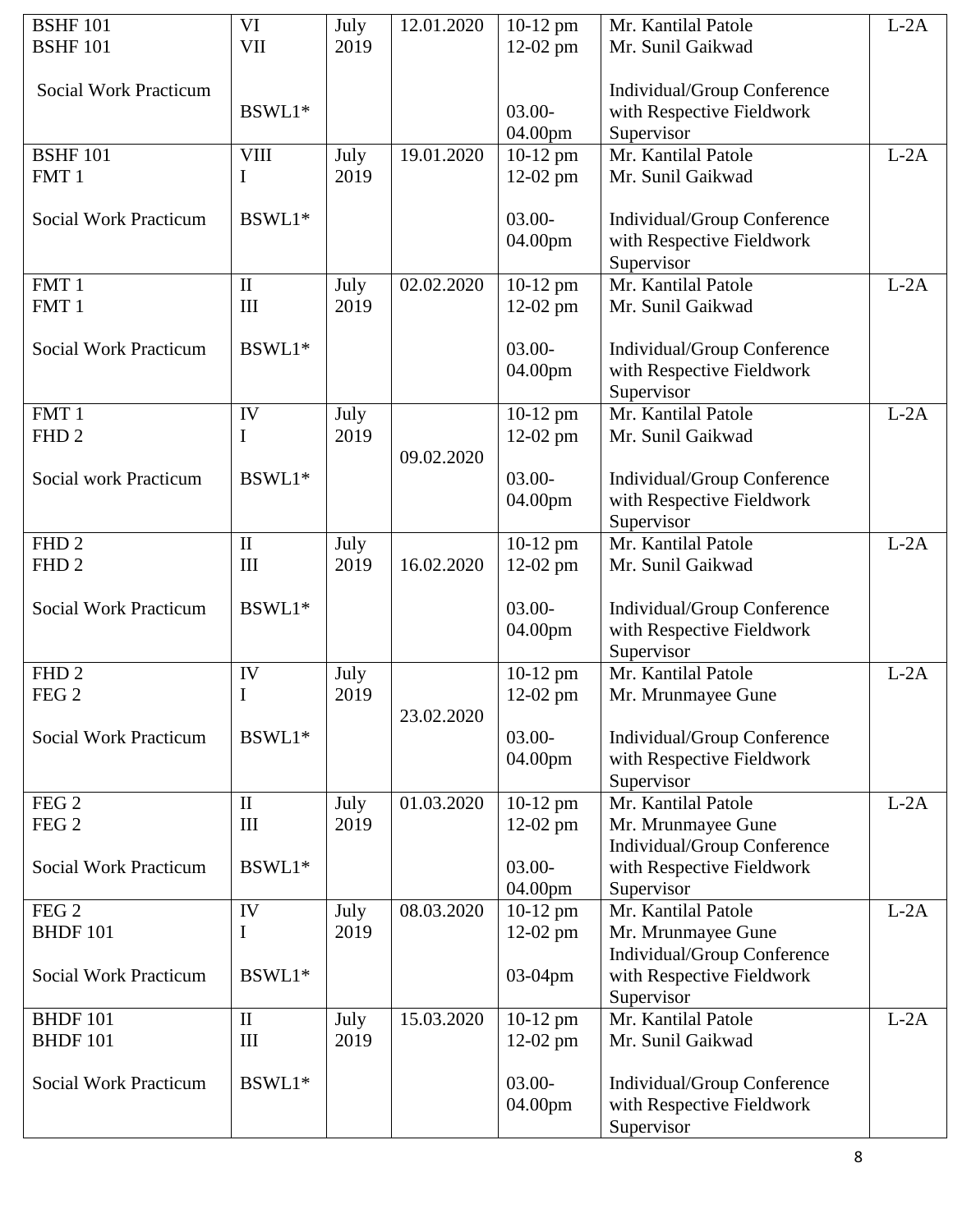| <b>BHDF 101</b>              | IV           | July | 22.03.2020 | $10-12$ pm | Mr. Kantilal Patole         | $L-2A$ |
|------------------------------|--------------|------|------------|------------|-----------------------------|--------|
| <b>BEFG</b>                  | $\mathbf I$  | 2019 |            | $12-02$ pm | Mr. Sunil Gaikwad           |        |
|                              |              |      |            |            |                             |        |
| Social Work Practicum        | BSWL1*       |      |            | $03.00 -$  | Individual/Group Conference |        |
|                              |              |      |            | 04.00pm    | with Respective Fieldwork   |        |
|                              |              |      |            |            | Supervisor                  |        |
| <b>BEGF</b>                  | $\mathbf{I}$ | July | 29.03.2020 | $10-12$ pm | Mr. Kantilal Patole         | $L-2A$ |
| <b>BEGF</b>                  | III          | 2019 |            | $12-02$ pm | Mr. Sunil Gaikwad           |        |
|                              |              |      |            |            |                             |        |
| Social Work Practicum        | BSWL1*       |      |            | $03.00 -$  | Individual/Group Conference |        |
|                              |              |      |            | 04.00pm    | with Respective Fieldwork   |        |
|                              |              |      |            |            | Supervisor                  |        |
| <b>BEGF</b>                  | IV           | July | 05.04.2020 | $10-12$ pm | Mr. Kantilal Patole         | $L-2A$ |
| <b>BEGF</b>                  | IV           | 2019 |            | $12-02$ pm | Mr. Sunil Gaikwad           |        |
|                              |              |      |            |            |                             |        |
| <b>Social Work Practicum</b> | BSWL1*       |      |            | $03.00 -$  | Individual/Group Conference |        |
|                              |              |      |            | 04.00pm    | with Respective Fieldwork   |        |
|                              |              |      |            |            | Supervisor                  |        |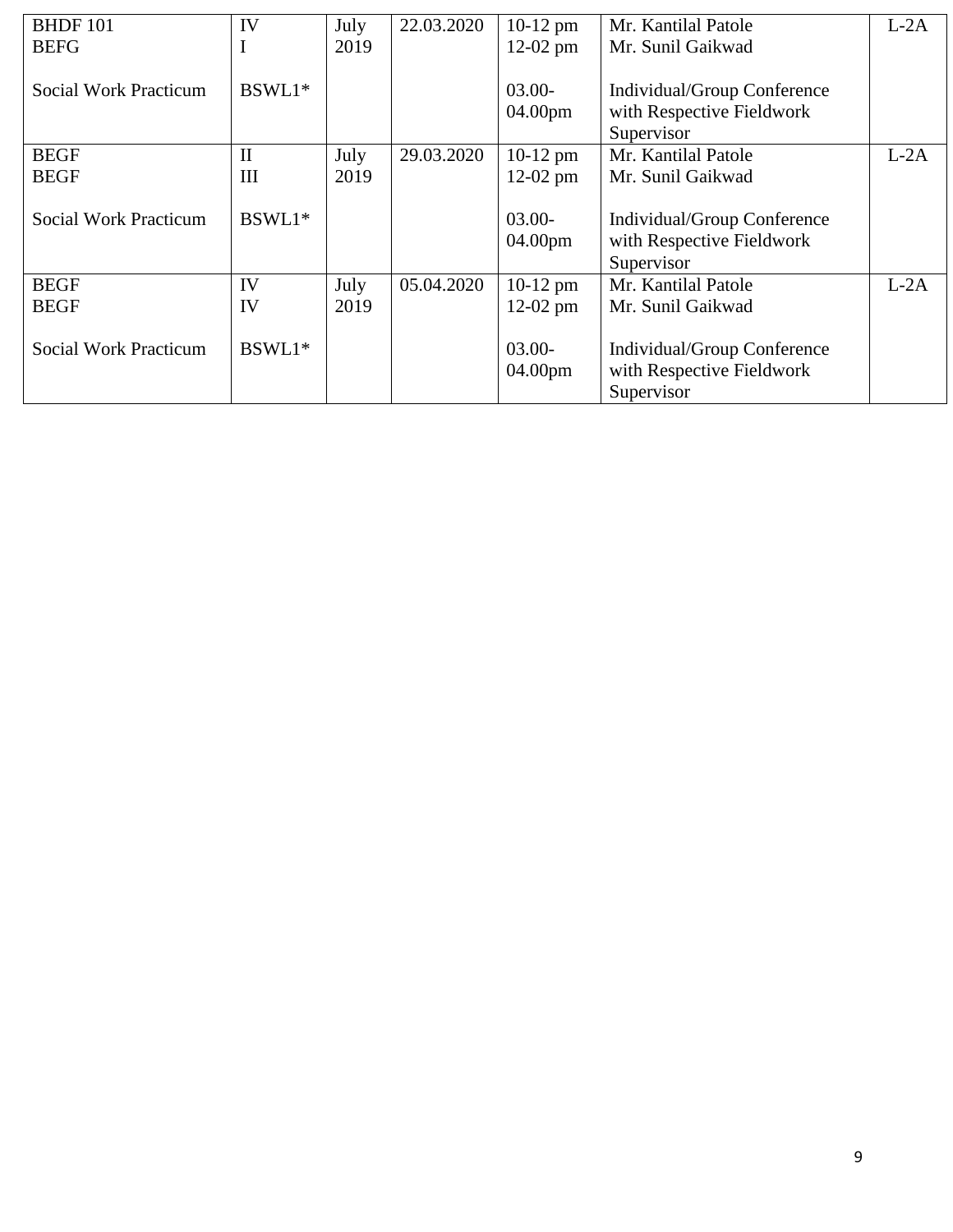**Programme Name:** Bachelor of Social Work (BSW II) **Annual**

| <b>Course Code</b>                                               | <b>Block</b>                       | <b>Batch</b>     | <b>Date</b> | <b>Time</b>                             | <b>Name of the Cousellors</b>                                                                                     | <b>Venue</b> |
|------------------------------------------------------------------|------------------------------------|------------------|-------------|-----------------------------------------|-------------------------------------------------------------------------------------------------------------------|--------------|
| Induction<br>Programme-All<br>courses                            |                                    | <b>July 2019</b> | 13.10.19    | 02.00                                   | <b>All Counsellors</b>                                                                                            | $L-1$        |
| <b>BSWE2</b><br><b>BSWE2</b><br>Social Work<br>Practicum         | I<br>II, III<br>BSWL2*             | <b>July 2019</b> | 03.11.2019  | 10-12 pm<br>$12-02$ pm<br>03.00-04.00pm | Mr. Harshal Agale<br>Mr. Mrunmayee Gune<br>Individual/Group Conference<br>with Respective Fieldwork<br>Supervisor | $L-4A$       |
| <b>BSWE2</b><br><b>BSWE2</b><br>Social Work<br>Practicum         | IV<br>V VI<br>BSWL2*               | <b>July 2019</b> | 10.11.2019  | 10-12 pm<br>12-02 pm<br>03.00-04.00pm   | Mr. Harshal Agale<br>Mr. Mrunmayee Gune<br>Individual/Group Conference<br>with Respective Fieldwork<br>Supervisor | $L-4A$       |
| <b>BSWE2</b><br><b>BSWE4</b><br>Social Work<br>Practicum         | <b>VII VIII</b><br>I<br>BSWL2*     | <b>July 2019</b> | 17.11.2019  | 10-12 pm<br>12-02 pm<br>03.00-04.00pm   | Mr. Harshal Agale<br>Mr. Mrunmayee Gune<br>Individual/Group Conference<br>with Respective Fieldwork<br>Supervisor | $L-4A$       |
| <b>BSWE4</b><br><b>BSWE4</b><br>Social Work<br>Practicum         | $\mathbf{I}$<br>III, IV<br>BSWL2*  | <b>July 2019</b> | 24.11.2019  | 10-12 pm<br>$12-02$ pm<br>03.00-04.00pm | Mr. Harshal Agale<br>Mr. Mrunmayee Gune<br>Individual/Group Conference<br>with Respective Fieldwork<br>Supervisor | $L-4A$       |
| <b>BSWE4</b><br><b>BSWE4</b><br>Social Work<br>Practicum         | V VI<br><b>VII</b><br>BSWL2*       | <b>July 2019</b> | 01.12.2019  | 10-12 pm<br>12-02 pm<br>03.00-04.00pm   | Mr. Harshal Agale<br>Mr. Mrunmayee Gune<br>Individual/Group Conference<br>with Respective Fieldwork<br>Supervisor | $L-4A$       |
| <b>BSWE4</b><br>FST <sub>1</sub><br>Social Work<br>Practicum     | VII VIII<br>I<br>BSWL2*            | <b>July 2019</b> | 08.12.2020  | 10-12 pm<br>$12-02$ pm<br>03.00-04.00pm | Mr. Harshal Agale<br>Mr. Mrunmayee Gune<br>Individual/Group Conference<br>with Respective Fieldwork<br>Supervisor | $L-4A$       |
| FST <sub>1</sub><br>FST <sub>1</sub><br>Social Work<br>Practicum | $\rm II$ $\rm III$<br>IV<br>BSWL2* | <b>July 2019</b> | 05.01.2020  | 10-12 pm<br>12-02 pm<br>03.00-04.00pm   | Mr. Harshal Agale<br>Mr. Mrunmayee Gune<br>Individual/Group Conference<br>with Respective Fieldwork<br>Supervisor | $L-4A$       |
| FST <sub>1</sub><br>FST <sub>1</sub><br>Social Work<br>Practicum | V VI<br>VII VIII<br>BSWL2*         | <b>July 2019</b> | 12.01.2020  | 10-12 pm<br>$12-02$ pm<br>03.00-04.00pm | Mr. Harshal Agale<br>Mr. Mrunmayee Gune<br>Individual/Group Conference<br>with Respective Fieldwork<br>Supervisor | $L-4A$       |
|                                                                  |                                    |                  |             |                                         |                                                                                                                   |              |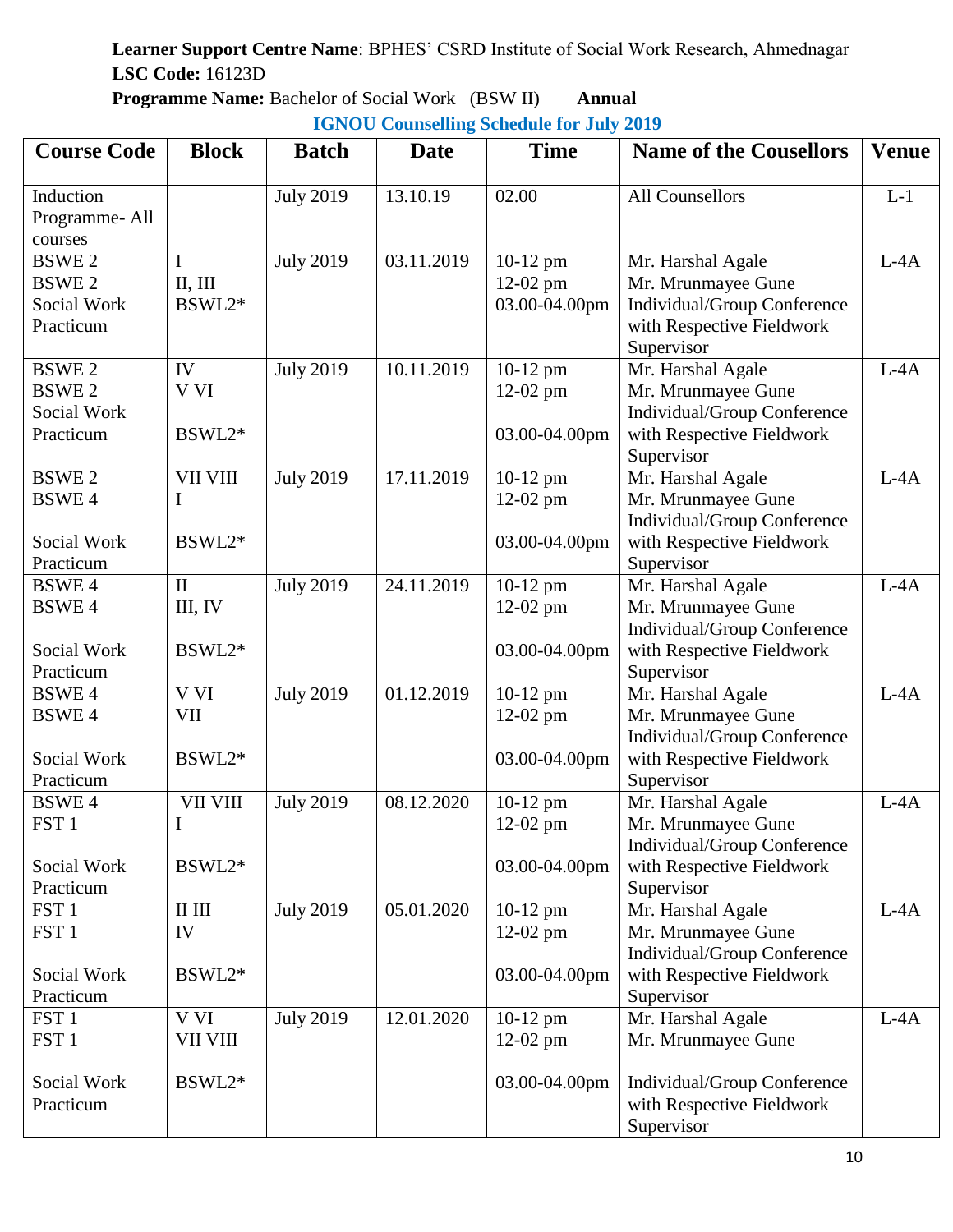**Programme Name:** Bachelor of Social Work (BSW III) **Annual**

|  | <b>IGNOU Counselling Schedule for July 2019</b> |  |  |  |
|--|-------------------------------------------------|--|--|--|
|--|-------------------------------------------------|--|--|--|

| <b>Course Code</b>                                                 | <b>Block</b>                      | <b>Batch</b>     | <b>Date</b> | <b>Time</b>                                      | Name of the<br><b>Cousellors</b>                                                                                  | <b>Venue</b>      |
|--------------------------------------------------------------------|-----------------------------------|------------------|-------------|--------------------------------------------------|-------------------------------------------------------------------------------------------------------------------|-------------------|
| Induction<br>Programme-All<br>courses                              |                                   | <b>July 2019</b> | 13.10.19    | 02.00                                            | <b>All Counsellors</b>                                                                                            | $L-1$             |
| BSW, MSW, (Field<br>Work Orientation)<br>BSW I & II, III           | BSWL3*                            | <b>July 2019</b> | 03.11.2019  | 10-12 pm                                         | Mrs. Vaishali Pathare<br>Mr. Avinash Gore                                                                         | Lecture<br>Hall I |
| <b>BSWE3</b><br><b>BSWE3</b><br>Social Work<br>Practicum           | I<br>II, III<br>BSWL3*            | <b>July 2019</b> | 19.01.2020  | $10-12$ pm<br>12-02 pm<br>$03.00 -$<br>04.00pm   | Mr. Harshal Agale<br>Mr. Mrunmayee Gune<br>Individual/Group Conference<br>with Respective Fieldwork<br>Supervisor | $L-1A$            |
| <b>BSWE3</b><br><b>BSWE3</b><br>Social Work<br>Practicum           | IV<br>V, VI<br>BSWL3*             | <b>July 2019</b> | 02.02.2020  | $10-12$ pm<br>$12-02$ pm<br>$03.00 -$<br>04.00pm | Mr. Harshal Agale<br>Mr. Mrunmayee Gune<br>Individual/Group Conference<br>with Respective Fieldwork<br>Supervisor | $L-1A$            |
| <b>BSWE3</b><br><b>BSWE 5</b><br>Social Work<br>Practicum          | VII, VIII<br>BSWL3*               | <b>July 2019</b> | 09.02.2020  | 10-12 pm<br>12-02 pm<br>$03.00 -$<br>04.00pm     | Mr. Harshal Agale<br>Mr. Mrunmayee Gune<br>Individual/Group Conference<br>with Respective Fieldwork<br>Supervisor | $L-1A$            |
| <b>BSWE 5</b><br><b>BSWE 5</b><br>Social Work<br>Practicum         | $\mathbf{I}$<br>III, IV<br>BSWL3* | <b>July 2019</b> | 16.02.2020  | 10-12 pm<br>12-02 pm<br>$03.00 -$<br>04.00pm     | Mr. Harshal Agale<br>Mr. Mrunmayee Gune<br>Individual/Group Conference<br>with Respective Fieldwork<br>Supervisor | $L-1A$            |
| <b>BSWE 5</b><br><b>BSWE 5</b><br>Social Work<br>Practicum         | $\mathbf{V}$<br>VI, VII<br>BSWL3* | <b>July 2019</b> | 23.02.2020  | 10-12 pm<br>12-02 pm<br>$03.00 -$<br>04.00pm     | Mr. Harshal Agale<br>Mr. Mrunmayee Gune<br>Individual/Group Conference<br>with Respective Fieldwork<br>Supervisor | $L-1A$            |
| <b>BSWE 5</b><br>BSWE <sub>6</sub><br>Social Work<br>Practicum     | <b>VIII</b><br>I, II<br>BSWL3*    | <b>July 2019</b> | 01.03.2020  | $10-12$ pm<br>$12-02$ pm<br>$03.00 -$<br>04.00pm | Mr. Harshal Agale<br>Mr. Mrunmayee Gune<br>Individual/Group Conference<br>with Respective Fieldwork<br>Supervisor | $L-1A$            |
| BSWE <sub>6</sub><br>BSWE <sub>6</sub><br>Social Work<br>Practicum | III, IV<br>V<br>BSWL3*            | <b>July 2019</b> | 08.03.2020  | $10-12$ pm<br>$12-02$ pm<br>$03.00 -$<br>04.00pm | Mr. Harshal Agale<br>Mr. Mrunmayee Gune<br>Individual/Group Conference<br>with Respective Fieldwork<br>Supervisor | $L-1A$            |
| BSWE <sub>6</sub><br>BSWE <sub>6</sub><br>Social Work<br>Practicum | VI VII<br><b>VIII</b><br>BSWL3*   | <b>July 2019</b> | 10.11.2019  | $10-12$ pm<br>$12-02$ pm<br>$03.00 -$<br>04.00pm | Mr. Harshal Agale<br>Mr. Mrunmayee Gune<br>Individual/Group Conference<br>with Respective Fieldwork<br>Supervisor | $L-1A$            |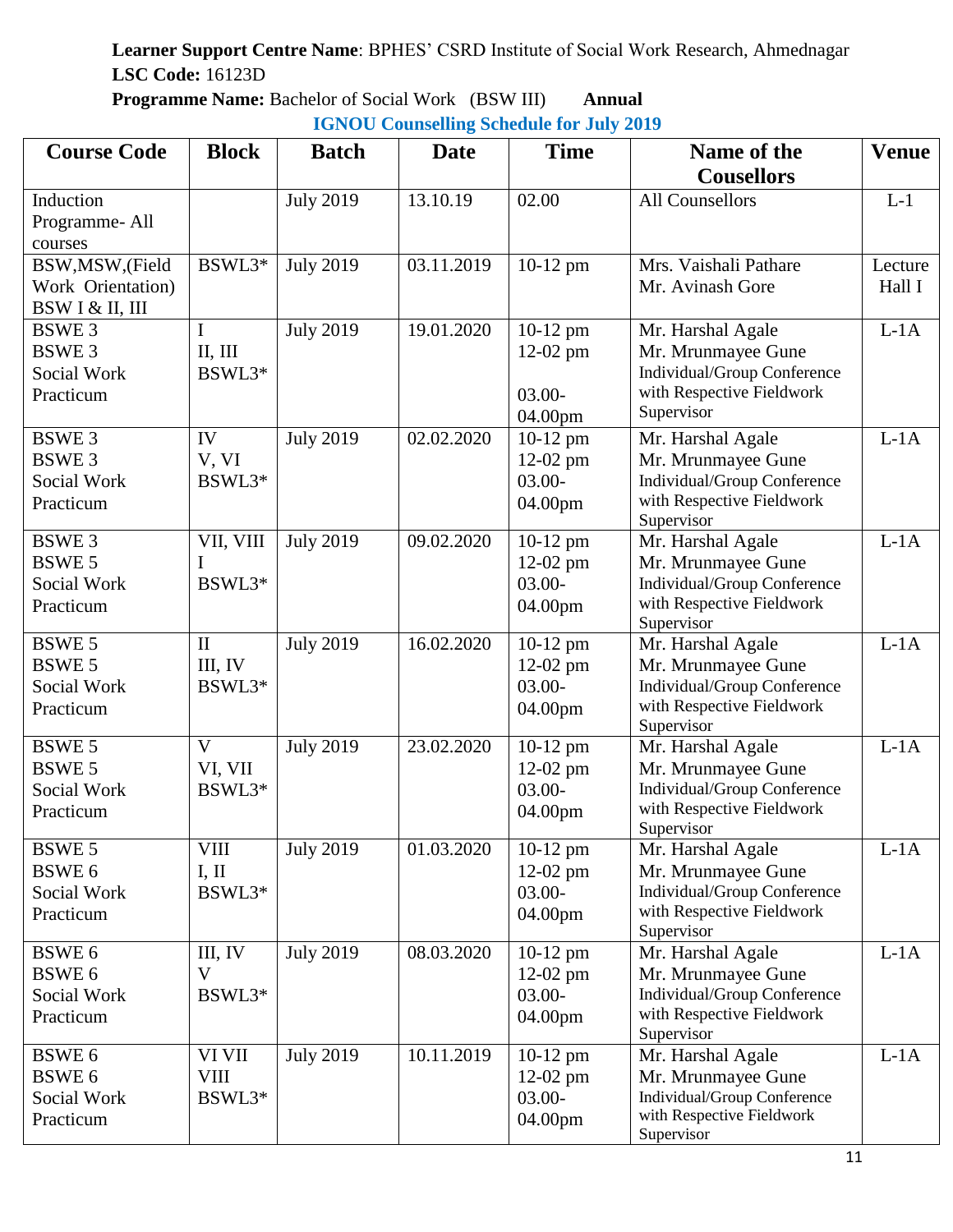| <b>Programme Name:</b> Master of Arts (Philosophy) (MAPY) | Annual |
|-----------------------------------------------------------|--------|
| <b>IGNOU Counselling Schedule for July 2019</b>           |        |

| <b>Course Code</b>                     | <b>Block</b>              | <b>Batch</b>     | <b>Date</b> | <b>Time</b>                      | <b>Faculty</b>                            | <b>Venue</b> |
|----------------------------------------|---------------------------|------------------|-------------|----------------------------------|-------------------------------------------|--------------|
| Induction<br>Programme-All<br>courses  |                           | <b>July 2019</b> | 13.10.19    | 02.00                            | All Faculty                               | $L-1$        |
| MPY 1<br>MPY 1                         | $I$ II<br>III             | <b>July 2019</b> | 03.11.19    | $10-12$ pm<br>$12-02$ pm         | Dr. Nelson Falcaon<br>Dr. Jaimon Varghese | $L-5A$       |
| MPY 1<br>MPY 1                         | <b>IV V</b><br>VI         | <b>July 2019</b> | 10.11.19    | $10-12$ pm<br>$12-02$ pm         | Dr. Nelson Falcaon<br>Dr. Jaimon Varghese | $L-5A$       |
| MPY 1<br>MPYE 1                        | <b>VII VIII</b><br>$I$ II | <b>July 2019</b> | 17.11.19    | $10-12$ pm<br>$12-02$ pm         | Dr. NelsonFalcaon<br>Dr. Jaimon Varghese  | $L-5A$       |
| MPYE 1<br>MPYE <sub>1</sub>            | $\rm II$ $\rm III$<br>IV  | <b>July 2019</b> | 24.11.19    | $10-12$ pm<br>12-02 pm           | Dr. Nelson Falcaon<br>Dr. Jaimon Varghese | $L-5A$       |
| MPYE <sub>2</sub><br>MPYE <sub>2</sub> | $I$ II<br>III             | <b>July 2019</b> | 01.12.19    | $10-12$ pm<br>$12-02$ pm         | Dr. Nelson Falcaon<br>Dr. Jaimon Varghese | $L-5A$       |
| MPYE <sub>2</sub><br>MPYE 3            | IV<br>$I$ II              | <b>July 2019</b> | 08.12.19    | 10-12 pm<br>$12-02$ pm           | Dr. Nelson Falcaon<br>Dr. Jaimon Varghese | $L-5A$       |
| MPYE 3<br>MPYE 6                       | <b>III IV</b><br>I        | <b>July 2019</b> | 05.01.2020  | $10-12$ pm<br>12-02 pm           | Dr. Nelson Falcaon<br>Dr. Jaimon Varghese | $L-5A$       |
| MPYE 6<br>MPYE 6                       | $\rm II$ $\rm III$<br>IV  | <b>July 2019</b> | 12.01.2020  | $10-12$ pm<br>$12-02 \text{ pm}$ | Dr. Nelson Falcaon<br>Dr. Jaimon Varghese | $L-5A$       |
| MGP 5<br>MGP 5                         | $I$ II<br><b>III IV</b>   | <b>July 2019</b> | 19.01.2020  | $10-12$ pm<br>$12-02$ pm         | Dr. Nelson Falcaon<br>Dr. Jaimon Varghese | $L-5A$       |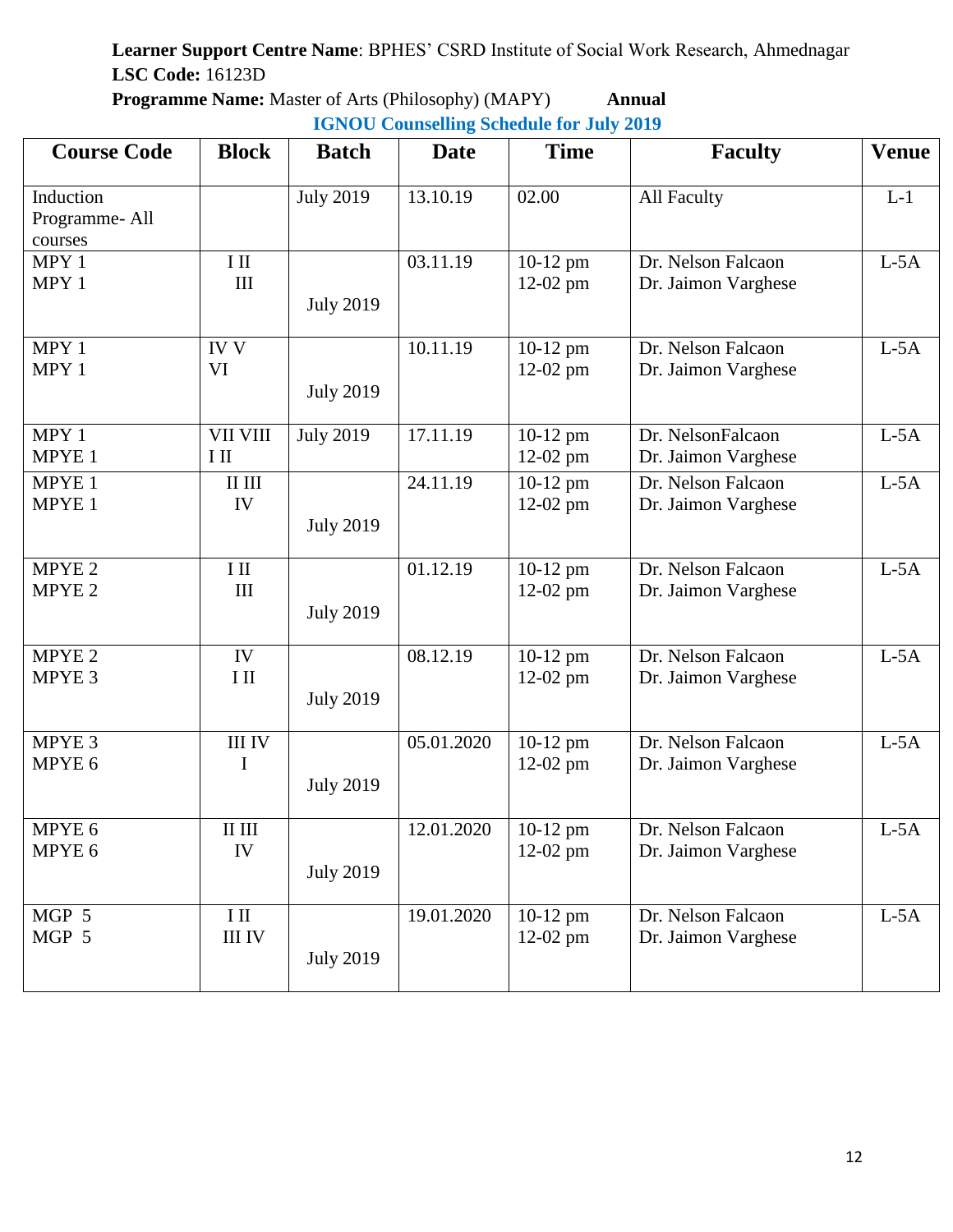**Programme Name:** Master of Social Work (MSW I) **Annual**

**IGNOU Counselling Schedule for July 2019**

| <b>Course Code</b>                                  | <b>Block</b>                | <b>Batch</b>     | <b>Date</b> | <b>Time</b>              | <b>Faculty</b>                                                         | <b>Venue</b>      |
|-----------------------------------------------------|-----------------------------|------------------|-------------|--------------------------|------------------------------------------------------------------------|-------------------|
| Induction<br>Programme-All<br>courses               |                             | <b>July 2019</b> | 13.10.19    | 02.00                    | <b>All Faculty</b>                                                     | $L-1$             |
| BSW, MSW, (Field<br>Work Orientation)<br>MSW I & II | <b>MSWL</b><br>13 & 14      | <b>July 2019</b> | 03.11.2019  | $10-12$ pm               | Mrs. Vaishali Pathare<br>Mr. Avinash Gore                              | Lecture<br>Hall I |
| <b>MSW 001</b>                                      | $\mathbf I$                 |                  | 03.11.2019  | 12-02 pm                 | Mr. Avinash Gore<br>Mr. Prakash Patil                                  | $L-1$             |
| Social Work<br>Practicum & Block<br>Placement       | <b>MSWL</b><br>13 & 14      | <b>July 2019</b> | 03.11.2019  | $03.00 -$<br>04.00pm     | Individual/Group<br>Conference with Respective<br>Fieldwork Supervisor | $L-1$             |
| <b>MSW 001</b><br><b>MSW 001</b>                    | $\mathbf I$<br>$\mathbf{I}$ | <b>July 2019</b> | 10.11.2019  | 10-12 pm<br>$12-02$ pm   | $\overline{Mr}$ . Avinash Gore<br>Mr. Prakash Patil                    | $L-1$             |
| Social Work<br>Practicum & Block<br>Placement       | <b>MSWL</b><br>13 & 14      |                  |             | $03.00 -$<br>04.00pm     | Individual/Group<br>Conference with Respective<br>Fieldwork Supervisor |                   |
| <b>MSW 001</b><br><b>MSW 001</b>                    | III<br>IV                   | <b>July 2019</b> | 17.11.2019  | 10-12 pm<br>$12-02$ pm   | Mr. Avinash Gore<br>Mr. Prakash Patil                                  | $L-1$             |
| Social Work<br>Practicum & Block<br>Placement       | <b>MSWL</b><br>13 & 14      |                  |             | $03.00 -$<br>04.00pm     | Individual/Group<br>Conference with Respective<br>Fieldwork Supervisor |                   |
| <b>MSW 002</b><br><b>MSW 002</b>                    | $\mathbf I$<br>$\mathbf I$  | <b>July 2019</b> | 24.11.2019  | $10-12$ pm<br>$12-02$ pm | Mr. Avinash Gore<br>Mr. Prakash Patil                                  | $L-1$             |
| Social Work<br>Practicum & Block<br>Placement       | <b>MSWL</b><br>13 & 14      |                  |             | $03.00 -$<br>04.00pm     | Individual/Group<br>Conference with Respective<br>Fieldwork Supervisor |                   |
| <b>MSW 002</b><br><b>MSW 002</b>                    | $\mathbf{I}$<br>III         | <b>July 2019</b> | 01.12.2019  | $10-12$ pm<br>12-02 pm   | Mr. Avinash Gore<br>Mr. Prakash Patil                                  | $L-1$             |
| Social Work<br>Practicum & Block<br>Placement       | <b>MSWL</b><br>13 & 14      |                  |             | $03.00 -$<br>04.00pm     | Individual/Group<br>Conference with Respective<br>Fieldwork Supervisor |                   |
| <b>MSW 002</b><br><b>MSW 002</b>                    | III<br>IV                   | <b>July 2019</b> | 08.12.2019  | $10-12$ pm<br>$12-02$ pm | Mr. Avinash Gore<br>Mr. Prakash Patil                                  | $L-1$             |
| Social Work<br>Practicum & Block<br>Placement       | <b>MSWL</b><br>13 & 14      |                  |             | $03.00 -$<br>04.00pm     | Individual/Group<br>Conference with Respective<br>Fieldwork Supervisor |                   |
| <b>MSW 003</b><br><b>MSW 003</b>                    | I<br>$\mathbf{I}$           | <b>July 2019</b> | 05.01.2020  | $10-12$ pm<br>$12-02$ pm | Mr. Avinash Gore<br>Mr. Prakash Patil                                  | $L-1$             |
| Social Work                                         | <b>MSWL</b>                 |                  |             | $03.00 -$                | Individual/Group                                                       |                   |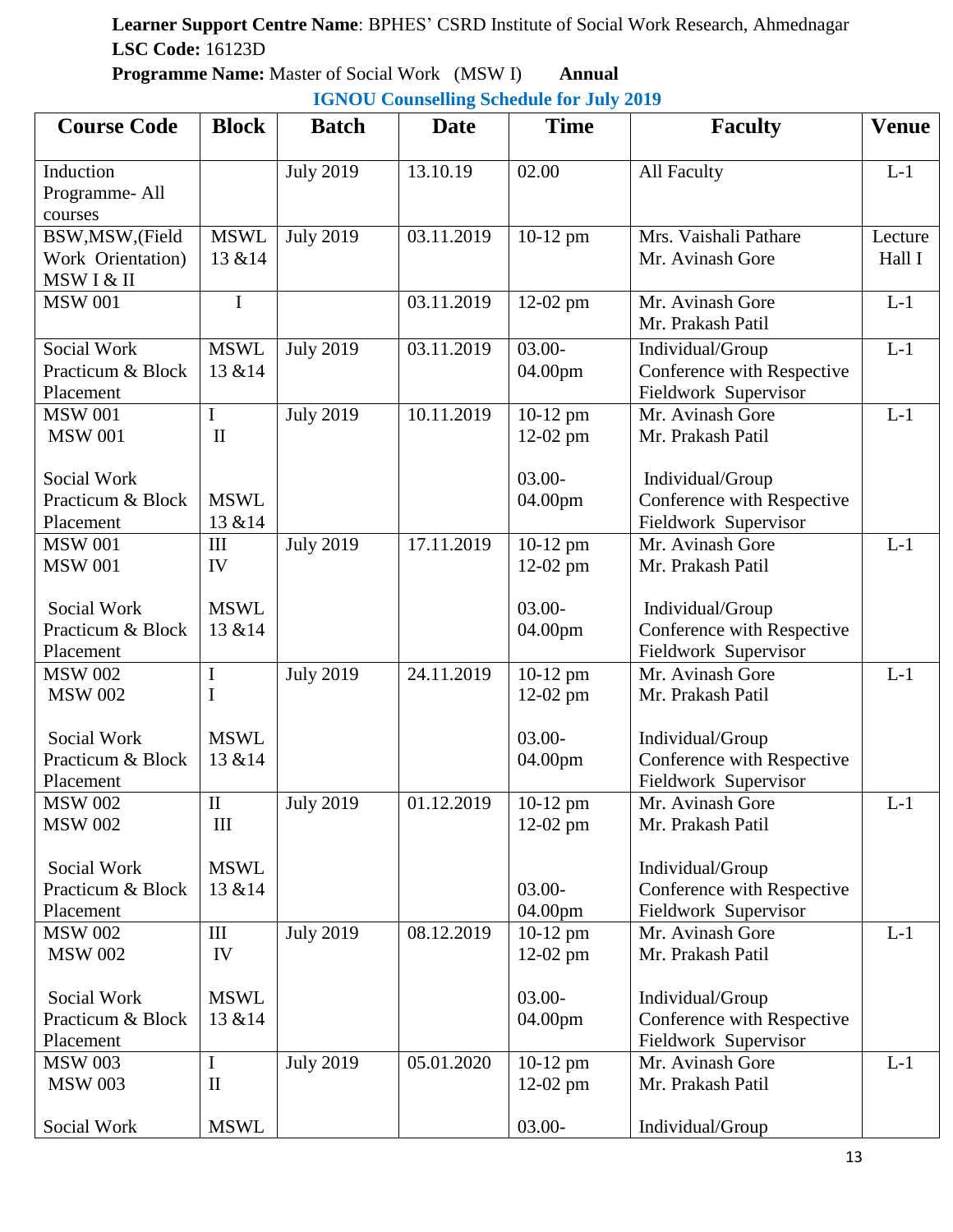| Practicum & Block           | 13 & 14      |                  |            | 04.00pm                | Conference with Respective               |       |
|-----------------------------|--------------|------------------|------------|------------------------|------------------------------------------|-------|
| Placement                   |              |                  |            |                        | Fieldwork Supervisor                     |       |
| <b>MSW 003</b>              | $\rm II$     | <b>July 2019</b> | 12.01.2020 | 10-12 pm               | Mr. Avinash Gore                         | $L-1$ |
| <b>MSW 003</b>              | III          |                  |            | $12-02$ pm             | Mr. Prakash Patil                        |       |
|                             |              |                  |            |                        |                                          |       |
| Social Work                 | <b>MSWL</b>  |                  |            | $03.00 -$              | Individual/Group                         |       |
| Practicum & Block           | 13 & 14      |                  |            | 04.00pm                | Conference with Respective               |       |
| Placement                   |              |                  |            |                        | Fieldwork Supervisor                     |       |
| <b>MSW 003</b>              | IV           | <b>July 2019</b> | 19.01.2020 | 10-12 pm               | Mr. Avinash Gore                         | $L-1$ |
| <b>MSW 004</b>              | Ι            |                  |            | 12-02 pm               | Mr. Prakash Patil                        |       |
|                             |              |                  |            |                        |                                          |       |
| Social Work                 | <b>MSWL</b>  |                  |            | $03.00 -$              | Individual/Group                         |       |
| Practicum & Block           | 13 & 14      |                  |            | 04.00pm                | Conference with Respective               |       |
| Placement                   |              |                  |            |                        | Fieldwork Supervisor                     |       |
| <b>MSW 004</b>              | $\mathbf{I}$ | <b>July 2019</b> | 02.02.2020 | 10-12 pm               | Mr. Avinash Gore                         | $L-1$ |
| <b>MSW 004</b>              | $\mathbf{I}$ |                  |            | $12-02$ pm             | Mr. Prakash Patil                        |       |
|                             |              |                  |            |                        |                                          |       |
| <b>Social Work</b>          |              |                  |            | $03.00 -$              | Individual/Group                         |       |
| Practicum & Block           | <b>MSWL</b>  |                  |            | 04.00pm                | Conference with Respective               |       |
| Placement                   | 13 & 14      |                  |            |                        | Fieldwork Supervisor                     |       |
| <b>MSW 004</b>              | III          | <b>July 2019</b> | 09.02.2020 | $\overline{10}$ -12 pm | Mr. Avinash Gore                         | $L-1$ |
| <b>MSW 004</b>              | IV           |                  |            | $12-02$ pm             | Mr. Prakash Patil                        |       |
|                             |              |                  |            |                        |                                          |       |
| <b>Social Work</b>          | <b>MSWL</b>  |                  |            | $03.00 -$              | Individual/Group                         |       |
| Practicum & Block           | 13 & 14      |                  |            | 04.00pm                | Conference with Respective               |       |
| Placement<br><b>MSW 005</b> |              |                  | 16.02.2020 |                        | Fieldwork Supervisor<br>Mr. Avinash Gore | $L-1$ |
| <b>MSW 005</b>              | I<br>I       | <b>July 2019</b> |            | 10-12 pm               | Mrs. Vaishali Pathare                    |       |
|                             |              |                  |            | $12-02$ pm             |                                          |       |
| <b>Social Work</b>          | <b>MSWL</b>  |                  |            | $03.00 -$              | Individual/Group                         |       |
| Practicum & Block           | 13 & 14      |                  |            | 04.00pm                | Conference with Respective               |       |
| Placement                   |              |                  |            |                        | Fieldwork Supervisor                     |       |
| <b>MSW 005</b>              | $\mathbf{I}$ | <b>July 2019</b> | 23.02.2020 | 10-12 pm               | Mr. Avinash Gore                         | $L-1$ |
| <b>MSW 005</b>              | III          |                  |            | $12-02$ pm             | Mrs. Vaishali Pathare                    |       |
|                             |              |                  |            |                        |                                          |       |
| Social Work                 |              |                  |            | $03.00 -$              | Individual/Group                         |       |
| Practicum & Block           | <b>MSWL</b>  |                  |            | 04.00pm                | Conference with Respective               |       |
| Placement                   | 13 & 14      |                  |            |                        | Fieldwork Supervisor                     |       |
| <b>MSW 005</b>              | IV           | <b>July 2019</b> | 01.03.2020 | 10-12 pm               | Mr. Avinash Gore                         | $L-1$ |
| <b>MSW 006</b>              | I            |                  |            | $12-02$ pm             | Dr. Jaimon Varghese                      |       |
|                             |              |                  |            |                        |                                          |       |
| Social Work                 |              |                  |            | $03.00 -$              | Individual/Group                         |       |
| Practicum & Block           |              |                  |            | 04.00pm                | Conference with Respective               |       |
| Placement                   |              |                  |            |                        | Fieldwork Supervisor                     |       |
| <b>MSW 006</b>              | I            | <b>July 2019</b> | 08.03.2020 | $10-12$ pm             | Mr. Avinash Gore                         | $L-1$ |
| <b>MSW 006</b>              | $\mathbf{I}$ |                  |            | $12-02$ pm             | Dr. Jaimon Varghese                      |       |
| Social Work                 | <b>MSWL</b>  |                  |            | $03.00 -$              | Individual/Group                         |       |
| Practicum & Block           |              |                  |            | 04.00pm                | Conference with Respective               |       |
| Placement                   | 13 & 14      |                  |            |                        |                                          |       |
|                             |              |                  |            |                        | Fieldwork Supervisor                     |       |
| <b>MSW 006</b>              | III          | <b>July 2019</b> | 15.03.2020 | $10-12$ pm             | Mr. Avinash Gore                         | $L-1$ |
| <b>MSW 006</b>              | IV           |                  |            | $12-02$ pm             | Dr. Jaimon Varghese                      |       |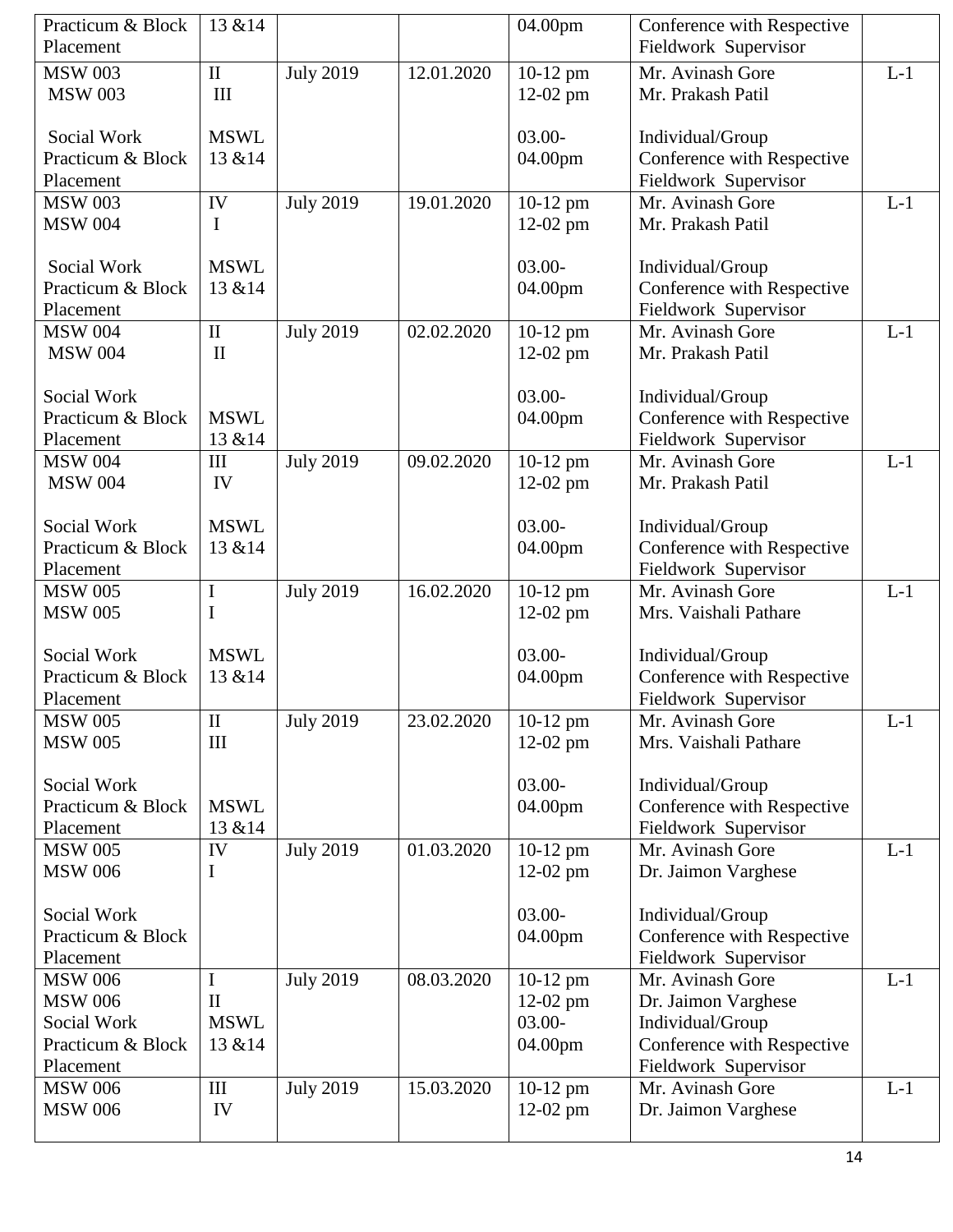| Social Work       | <b>MSWL</b>                                |                  |            | $03.00 -$              | Individual/Group           |       |
|-------------------|--------------------------------------------|------------------|------------|------------------------|----------------------------|-------|
| Practicum & Block | 13 & 14                                    |                  |            | 04.00pm                | Conference with Respective |       |
| Placement         |                                            |                  |            |                        | Fieldwork Supervisor       |       |
| <b>MSW 006</b>    | $\overline{\rm v}$                         | <b>July 2019</b> | 22.03.2020 | $\overline{10}$ -12 pm | Mr. Avinash Gore           | $L-1$ |
| <b>MSW 006</b>    | <b>VI</b>                                  |                  |            | $12-02$ pm             | Dr. Jaimon Varghese        |       |
|                   |                                            |                  |            |                        |                            |       |
| Social Work       | <b>MSWL</b>                                |                  |            | $03.00 -$              | Individual/Group           |       |
| Practicum & Block | 13 & 14                                    |                  |            | 04.00pm                | Conference with Respective |       |
| Placement         |                                            |                  |            |                        | Fieldwork Supervisor       |       |
| MSWE 10           | $\mathbf I$                                | <b>July 2019</b> | 15.03.2020 | $12-2$ pm              | Dr. Usha Lolge             |       |
|                   |                                            |                  |            |                        | Mr. Vijay Sansare          |       |
| MSWE 10           | $\scriptstyle\rm II$ $\scriptstyle\rm III$ | <b>July 2019</b> | 22.03.2020 | $10-12$                | Dr. Usha Lolge             | $L-1$ |
| MSWE 10           | <b>III IV</b>                              |                  |            | 12-02 PM               | Mr. Vijay Sansare          |       |
| Social Work       |                                            |                  |            |                        | Individual/Group           |       |
| Practicum & Block | <b>MSWL</b>                                |                  |            | $03.00 -$              | Conference with Respective |       |
| Placement         | 46 & 47                                    |                  |            | 04.00pm                | Fieldwork Supervisor       |       |
| MSWE 10           | III                                        | <b>July 2019</b> | 29.03.2020 | 10-12 pm               | Dr. Usha Lolge             |       |
| MSWE 10           | IV                                         |                  |            | $12-02$ pm             | Mr. Vijay Sansare          |       |
| Social Work       |                                            |                  |            |                        | Individual/Group           |       |
| Practicum & Block | <b>MSWL</b>                                |                  |            | $03.00 -$              | Conference with Respective |       |
| Placement         | 46 & 47                                    |                  |            | 04.00pm                | Fieldwork Supervisor       |       |
| <b>MSW 32</b>     | $\mathbf I$                                | <b>July 2019</b> | 05.04.2020 | $10-12$ pm             | Dr. Usha Lolge             |       |
| <b>MSW 32</b>     | $\mathbf{I}$                               |                  |            | $12-02$ pm             | Mr. Vijay Sansare          |       |
| Social Work       |                                            |                  |            |                        | Individual/Group           |       |
| Practicum & Block | <b>MSWL</b>                                |                  |            | $03.00 -$              | Conference with Respective |       |
| Placement         | 46 & 47                                    |                  |            | 04.00pm                | Fieldwork Supervisor       |       |
| <b>MSW 32</b>     | III                                        | <b>July 2019</b> | 12.04.2020 | $10-12$ pm             | Dr. Usha Lolge             | $L-1$ |
| <b>MSW 32</b>     | IV                                         |                  |            | 12-02 pm               | Mr. Vijay Sansare          |       |
| Social Work       |                                            |                  |            |                        | Individual/Group           |       |
| Practicum & Block | <b>MSWL</b>                                |                  |            | $03.00 -$              | Conference with Respective |       |
| Placement         | 46 & 47                                    |                  |            | 04.00pm                | Fieldwork Supervisor       |       |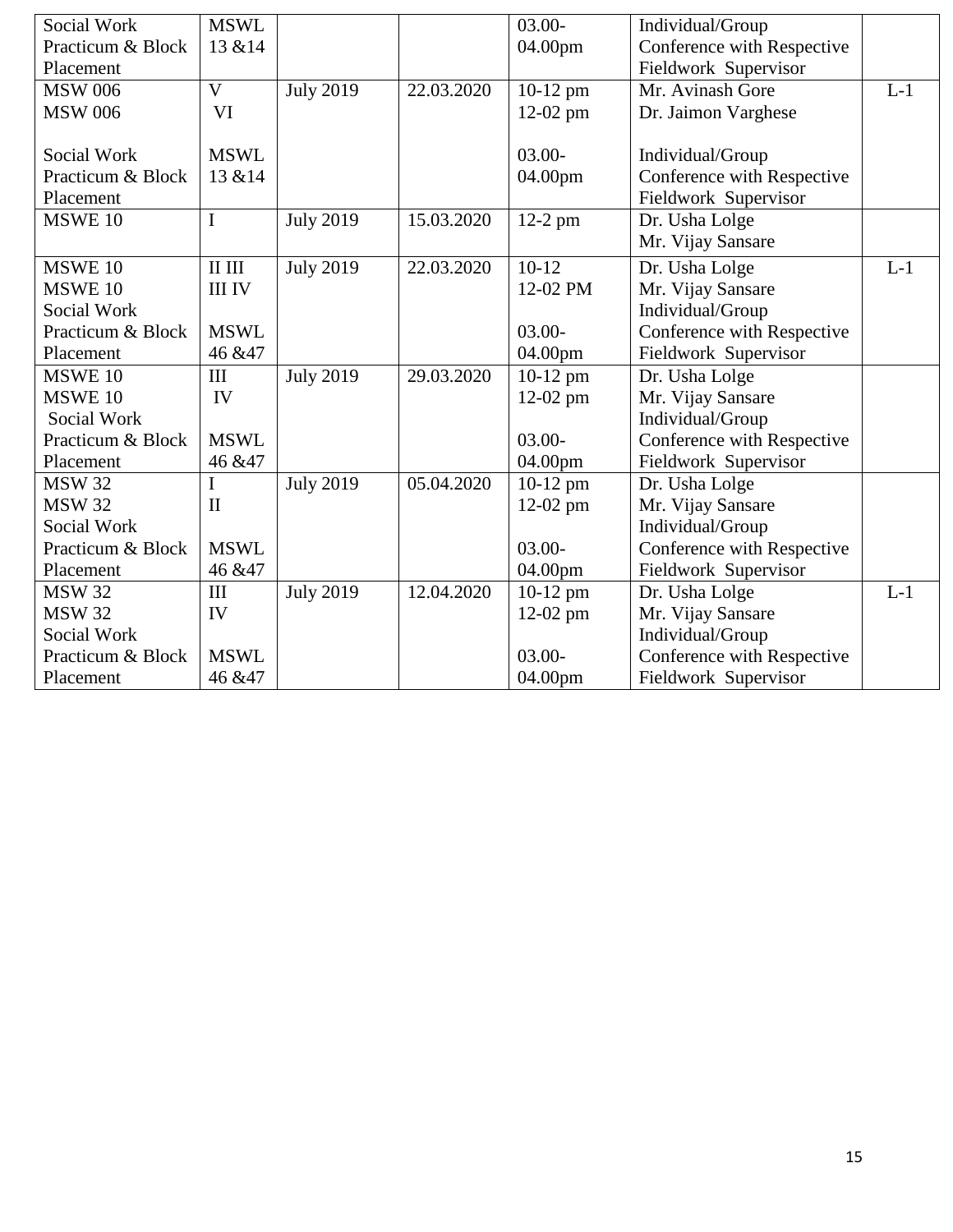**Programme Name:** Master of Social Work Counselling (MSW C I) **Annual** 

|                                                                      |                                  |                  | $101100$ countering beneaute for $\sigma a$ , $\sigma a$ |                                       |                                                                                         |                   |
|----------------------------------------------------------------------|----------------------------------|------------------|----------------------------------------------------------|---------------------------------------|-----------------------------------------------------------------------------------------|-------------------|
| <b>Course Code</b>                                                   | <b>Block</b>                     | <b>Batch</b>     | <b>Date</b>                                              | <b>Time</b>                           | <b>Faculty</b>                                                                          | <b>Venue</b>      |
| Induction<br>Programme-All<br>courses                                |                                  | <b>July 2019</b> | 13.10.19                                                 | 02.00                                 | All Faculty                                                                             | $L-1$             |
| BSW, MSW, (Field<br>Work Orientation)<br>MSW I & II                  | <b>MSWL</b><br>46 & 47           | <b>July 2019</b> | 03.11.2019                                               | $10-12$ pm                            | Mrs. Vaishali Pathare<br>Mr. Avinash Gore                                               | Lecture<br>Hall I |
| <b>MSW 001</b>                                                       | I                                |                  | 03.11.2019                                               | 12-02 pm                              | Mr. Avinash Gore<br>Mr. Prakash Patil                                                   | $L-1$             |
| Social Work<br>Practicum & Block<br>Placement                        | <b>MSWL</b><br>46 & 47           | <b>July 2019</b> | 03.11.2019                                               | $03.00 -$<br>04.00pm                  | Individual/Group<br>Conference with Respective<br>Fieldwork Supervisor                  | $L-1$             |
| <b>MSW 001</b><br><b>MSW 001</b><br>Social Work<br>Practicum & Block | I<br>$\mathbf{I}$<br><b>MSWL</b> | <b>July 2019</b> | 10.11.2019                                               | $10-12$ pm<br>$12-02$ pm<br>$03.00 -$ | Mr. Avinash Gore<br>Mr. Prakash Patil<br>Individual/Group<br>Conference with Respective |                   |
| Placement                                                            | 46 & 47                          |                  |                                                          | 04.00pm                               | Fieldwork Supervisor                                                                    |                   |
| <b>MSW 001</b><br><b>MSW 001</b><br>Social Work<br>Practicum & Block | III<br>IV<br><b>MSWL</b>         | <b>July 2019</b> | 17.11.2019                                               | $10-12$ pm<br>$12-02$ pm<br>$03.00 -$ | Mr. Avinash Gore<br>Mr. Prakash Patil<br>Individual/Group<br>Conference with Respective |                   |
| Placement<br><b>MSW 002</b>                                          | 46 & 47<br>I                     | <b>July 2019</b> | 24.11.2019                                               | 04.00pm<br>$10-12$ pm                 | Fieldwork Supervisor<br>Mr. Avinash Gore                                                |                   |
| <b>MSW 002</b><br>Social Work<br>Practicum & Block                   | I<br><b>MSWL</b>                 |                  |                                                          | $12-02$ pm<br>$03.00 -$               | Mr. Prakash Patil<br>Individual/Group<br>Conference with Respective                     |                   |
| Placement                                                            | 46 & 47                          |                  |                                                          | 04.00pm                               | Fieldwork Supervisor                                                                    |                   |
| <b>MSW 002</b><br><b>MSW 002</b><br>Social Work                      | $\rm II$<br>III                  | <b>July 2019</b> | 01.12.2019                                               | $10-12$ pm<br>$12-02$ pm              | Mr. Avinash Gore<br>Mr. Prakash Patil<br>Individual/Group                               |                   |
| Practicum & Block   MSWL<br>Placement                                | 46&47                            |                  |                                                          | $03.00 -$<br>04.00pm                  | Conference with Respective<br>Fieldwork Supervisor                                      |                   |
| <b>MSW 002</b><br><b>MSW 002</b><br>Social Work<br>Practicum & Block | III<br>IV<br><b>MSWL</b>         | <b>July 2019</b> | 08.12.2019                                               | $10-12$ pm<br>12-02 pm<br>$03.00 -$   | Mr. Avinash Gore<br>Mr. Prakash Patil<br>Individual/Group<br>Conference with Respective |                   |
| Placement<br><b>MSW 008</b>                                          | 46 & 47<br>I                     | <b>July 2019</b> | 05.01.2020                                               | 04.00pm<br>$10-12$ pm                 | Fieldwork Supervisor<br>Mrs. Shital Prabhune                                            |                   |
| <b>MSW 008</b>                                                       | $\mathbf{I}$                     |                  |                                                          | $12-02$ pm                            | Mr. Vijay Sansare                                                                       |                   |
| Social Work<br>Practicum & Block<br>Placement                        | <b>MSWL</b><br>46 & 47           |                  |                                                          | $03.00 -$<br>04.00pm                  | Individual/Group<br>Conference with Respective<br>Fieldwork Supervisor                  |                   |
| <b>MSW 008</b><br><b>MSW 008</b><br>Social Work                      | $\rm II$<br>$\rm III$            | <b>July 2019</b> | 12.01.2020                                               | $10-12$ pm<br>$12-02$ pm              | Mr. Shital Prabhune<br>Mr. Vijay Sansare<br>Individual/Group                            |                   |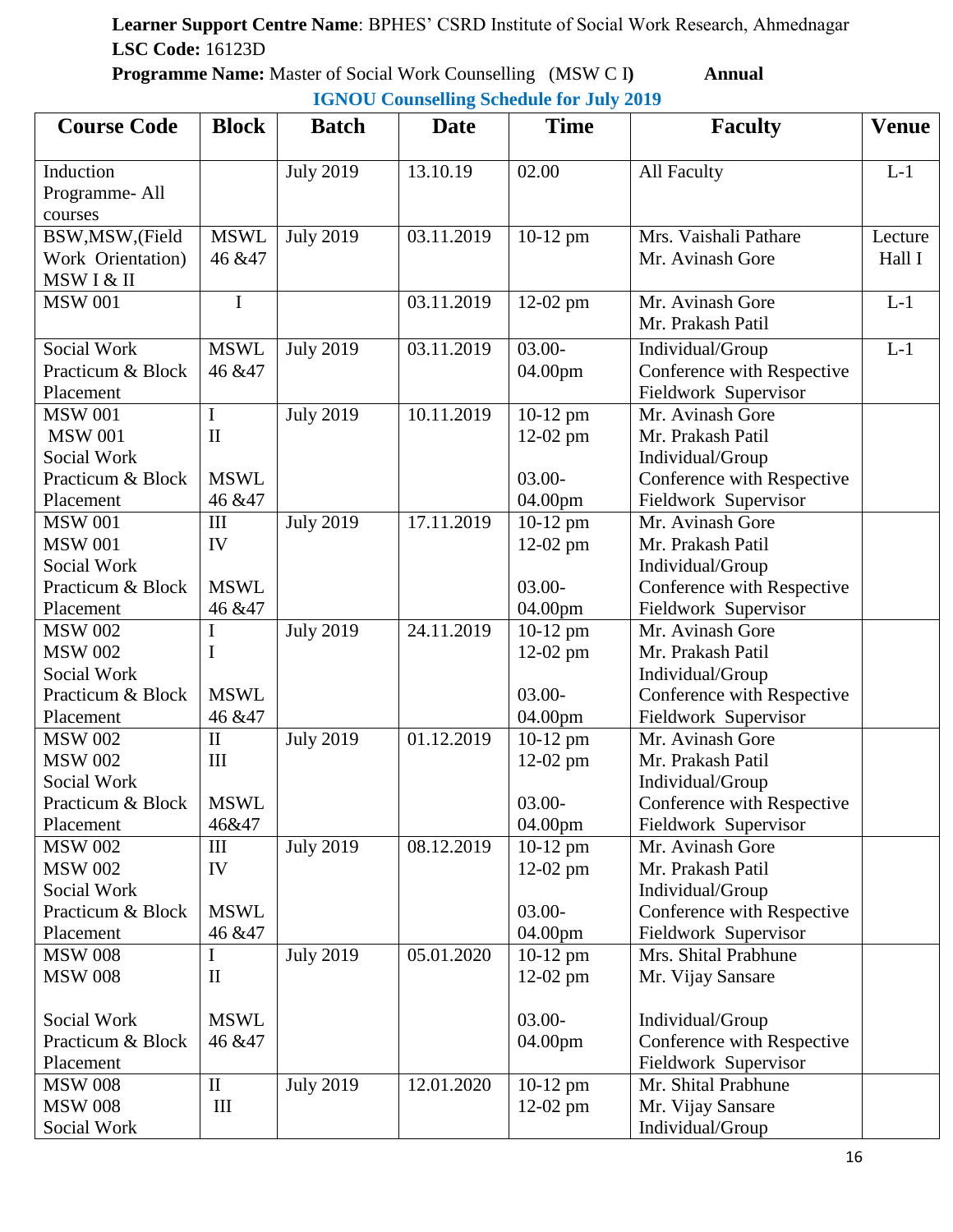| Practicum & Block | <b>MSWL</b>  |                  |            | $03.00 -$  | Conference with Respective |
|-------------------|--------------|------------------|------------|------------|----------------------------|
| Placement         | 46 & 47      |                  |            | 04.00pm    | Fieldwork Supervisor       |
| <b>MSW 008</b>    | IV           | <b>July 2019</b> | 19.01.2020 | $10-12$ pm | Mrs. Shital Prabhune       |
| <b>MSW 009</b>    | I            |                  |            | 12-02 pm   | Dr. Usha Lolge             |
| Social Work       |              |                  |            |            | Individual/Group           |
| Practicum & Block | <b>MSWL</b>  |                  |            | $03.00 -$  | Conference with Respective |
| Placement         | 46 & 47      |                  |            | 04.00pm    | Fieldwork Supervisor       |
| <b>MSW 009</b>    | $\mathbf{I}$ | <b>July 2019</b> | 02.02.2020 | 10-12 pm   | Dr. Usha Lolge             |
| <b>MSW 009</b>    | III          |                  |            | 12-02 pm   | Mr. Suresh Mugutmal        |
| Social Work       |              |                  |            |            | Individual/Group           |
| Practicum & Block | <b>MSWL</b>  |                  |            | $03.00 -$  | Conference with Respective |
| Placement         | 46 & 47      |                  |            | 04.00pm    | Fieldwork Supervisor       |
| <b>MSW 009</b>    | IV           | <b>July 2019</b> | 09.02.2020 | 10-12 pm   | Dr. Usha Lolge             |
| <b>MSW 009</b>    | IV           |                  |            | 12-02 pm   | Mr. Suresh Mugutmal        |
| Social Work       |              |                  |            |            | Individual/Group           |
| Practicum & Block | <b>MSWL</b>  |                  |            | $03.00 -$  | Conference with Respective |
| Placement         | 46 & 47      |                  |            | 04.00pm    | Fieldwork Supervisor       |
| <b>MSW 005</b>    | I            | <b>July 2019</b> | 16.02.2020 | $10-12$ pm | Mr. Avinash Gore           |
| <b>MSW 005</b>    | I            |                  |            | 12-02 pm   | Mrs. Vaishali Pathare      |
| Social Work       |              |                  |            |            | Individual/Group           |
| Practicum & Block | <b>MSWL</b>  |                  |            | $03.00 -$  | Conference with Respective |
| Placement         | 46 & 47      |                  |            | 04.00pm    | Fieldwork Supervisor       |
| <b>MSW 005</b>    | $\Pi$        | <b>July 2019</b> | 23.02.2020 | $10-12$ pm | Mr. Avinash Gore           |
| <b>MSW 005</b>    | III          |                  |            | 12-02 pm   | Mrs. Vaishali Pathare      |
| Social Work       |              |                  |            |            | Individual/Group           |
| Practicum & Block | <b>MSWL</b>  |                  |            | $03.00 -$  | Conference with Respective |
| Placement         | 46 & 47      |                  |            | 04.00pm    | Fieldwork Supervisor       |
| <b>MSW 005</b>    | IV           | <b>July 2019</b> | 01.03.2020 | 10-12 pm   | Mr. Avinash Gore           |
| <b>MSW 005</b>    | IV           |                  |            | 12-02 pm   | Dr. Jaimon Varghese        |
| Social Work       |              |                  |            |            | Individual/Group           |
| Practicum & Block | <b>MSWL</b>  |                  |            | $03.00 -$  | Conference with Respective |
| Placement         | 46 & 47      |                  |            | 04.00pm    | Fieldwork Supervisor       |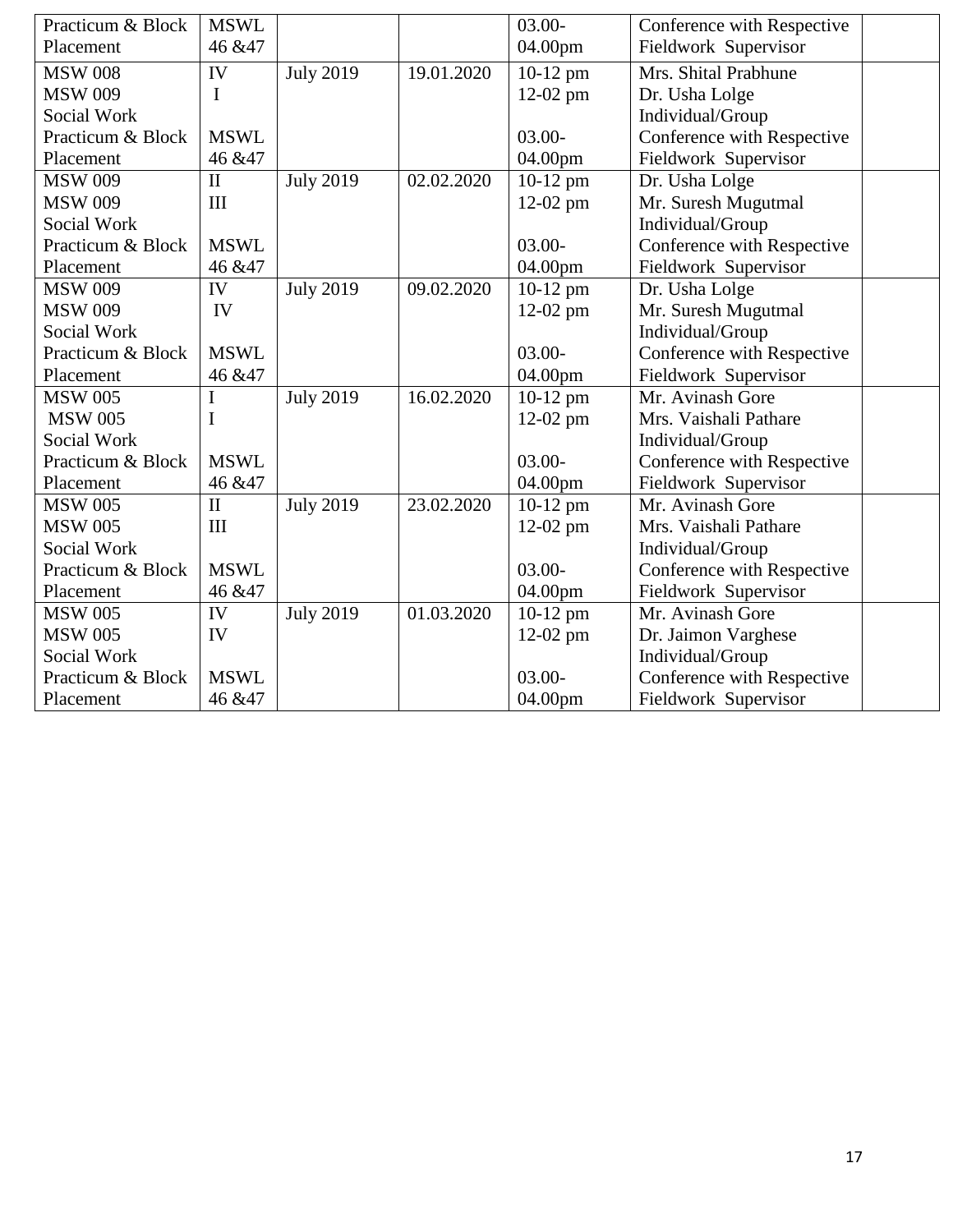**Programme Name:** Master of Social Work ( MSW II ) **Annual**

| <b>Course Code</b>             | <b>Block</b>           | <b>Batch</b>     | <b>Date</b> | <b>Time</b>            | <b>Faculty</b>                          | <b>Venue</b> |
|--------------------------------|------------------------|------------------|-------------|------------------------|-----------------------------------------|--------------|
| Induction                      |                        | <b>July 2019</b> | 13.10.19    | 02.00                  | All Faculty                             | $L-1$        |
| Programme-All                  |                        |                  |             |                        |                                         |              |
| courses                        |                        |                  |             |                        |                                         |              |
| BSW, MSW, (Field               | <b>MSWL</b>            | <b>July 2019</b> | 03.11.2019  | 10-12 pm               | Mrs. Vaishali Pathare                   | Lecture      |
| Work Orientation)              | 15 & 16                |                  |             |                        | Mr. Avinash Gore                        | Hall I       |
| MSW I & II                     |                        |                  |             |                        |                                         |              |
| <b>MSW 007</b>                 | $\mathbf I$            | <b>July 2019</b> | 03.11.2019  | 12-02 pm               | Dr. Usha Lolge                          | $L-2$        |
|                                |                        |                  |             |                        | Mrs. Shital Prabhune                    |              |
| Social Work                    | <b>MSWL</b>            | <b>July 2019</b> | 03.11.2019  | $03.00 -$              | Individual/Group Conference             | $L-2$        |
| Practicum & Block              | 15 & 16                |                  |             | 04.00pm                | with Respective Fieldwork               |              |
| Placement                      |                        |                  |             |                        | Supervisor                              |              |
| <b>MSW 007</b>                 | I                      | <b>July 2019</b> | 10.11.2019  | $\overline{10}$ -12 pm | Dr. Usha Lolge                          | $L-2$        |
| <b>MSW 007</b>                 | $\mathbf{I}$           |                  |             | 12-02 pm               | Mrs. Shital Prabhune                    |              |
| Social Work                    |                        |                  |             |                        | Individual/Group Conference             |              |
| Practicum & Block              | <b>MSWL</b>            |                  |             | $03.00 -$              | with Respective Fieldwork               |              |
| Placement                      | 15 & 16                |                  |             | 04.00pm                | Supervisor                              |              |
| <b>MSW 007</b>                 | III                    | <b>July 2019</b> | 17.11.2019  | 10-12 pm               | Dr. Usha Lolge                          | $L-2$        |
| <b>MSW 007</b>                 | IV                     |                  |             | $12-02$ pm             | Mrs. Shital Prabhune                    |              |
| Social Work                    |                        |                  |             |                        | Individual/Group Conference             |              |
| Practicum & Block<br>Placement | <b>MSWL</b><br>15 & 16 |                  |             | $03.00 -$              | with Respective Fieldwork<br>Supervisor |              |
| MSWE 1                         | I                      | <b>July 2019</b> | 24.11.2019  | 04.00pm<br>10-12 pm    | Dr. Usha Lolge                          | $L-2$        |
| MSWE 1                         | $\mathbf{I}$           |                  |             | $12-02$ pm             | Mrs. Shital Prabhune                    |              |
| <b>Social Work</b>             |                        |                  |             |                        | Individual/Group Conference             |              |
| Practicum & Block              | <b>MSWL</b>            |                  |             | $03.00 -$              | with Respective Fieldwork               |              |
| Placement                      | 15 & 16                |                  |             | 04.00pm                | Supervisor                              |              |
| MSWE 1                         | $\mathbf{I}$           | <b>July 2019</b> | 01.12.2019  | $10-12$ pm             | Dr. Usha Lolge                          | $L-2$        |
| MSWE 1                         | III                    |                  |             | $12-02$ pm             | Mrs. Shital Prabhune                    |              |
| Social Work                    |                        |                  |             |                        | Individual/Group Conference             |              |
| Practicum & Block              | <b>MSWL</b>            |                  |             | $03.00 -$              | with Respective Fieldwork               |              |
| Placement                      | 15 & 16                |                  |             | 04.00pm                | Supervisor                              |              |
| MSWE 1                         | III                    | <b>July 2019</b> | 08.12.2019  | $10-12$ pm             | Dr. Usha Lolge                          | $L-2$        |
| MSWE <sub>1</sub>              | IV                     |                  |             | $12-02$ pm             | Mrs. Shital Prabhune                    |              |
| Social Work                    |                        |                  |             |                        | Individual/Group Conference             |              |
| Practicum & Block              | <b>MSWL</b>            |                  |             | $03.00 -$              | with Respective Fieldwork               |              |
| Placement                      | 15 & 16                |                  |             | 04.00pm                | Supervisor                              |              |
| <b>MSW 008</b>                 | I                      | <b>July 2019</b> | 05.01.2020  | 10-12 pm               | Mrs. Shital Prabhune                    | $L-2$        |
| <b>MSW 008</b>                 | $\mathbf{I}$           |                  |             | $12-02$ pm             | Mr. Vijay Sansare                       |              |
|                                |                        |                  |             |                        |                                         |              |
| Social Work                    |                        |                  |             | $03.00 -$              |                                         |              |
| Practicum & Block              | <b>MSWL</b>            |                  |             | 04.00pm                | Individual/Group Conference             |              |
| Placement                      | 15 & 16                |                  |             |                        | with Respective Fieldwork               |              |
|                                |                        |                  |             |                        | Supervisor                              |              |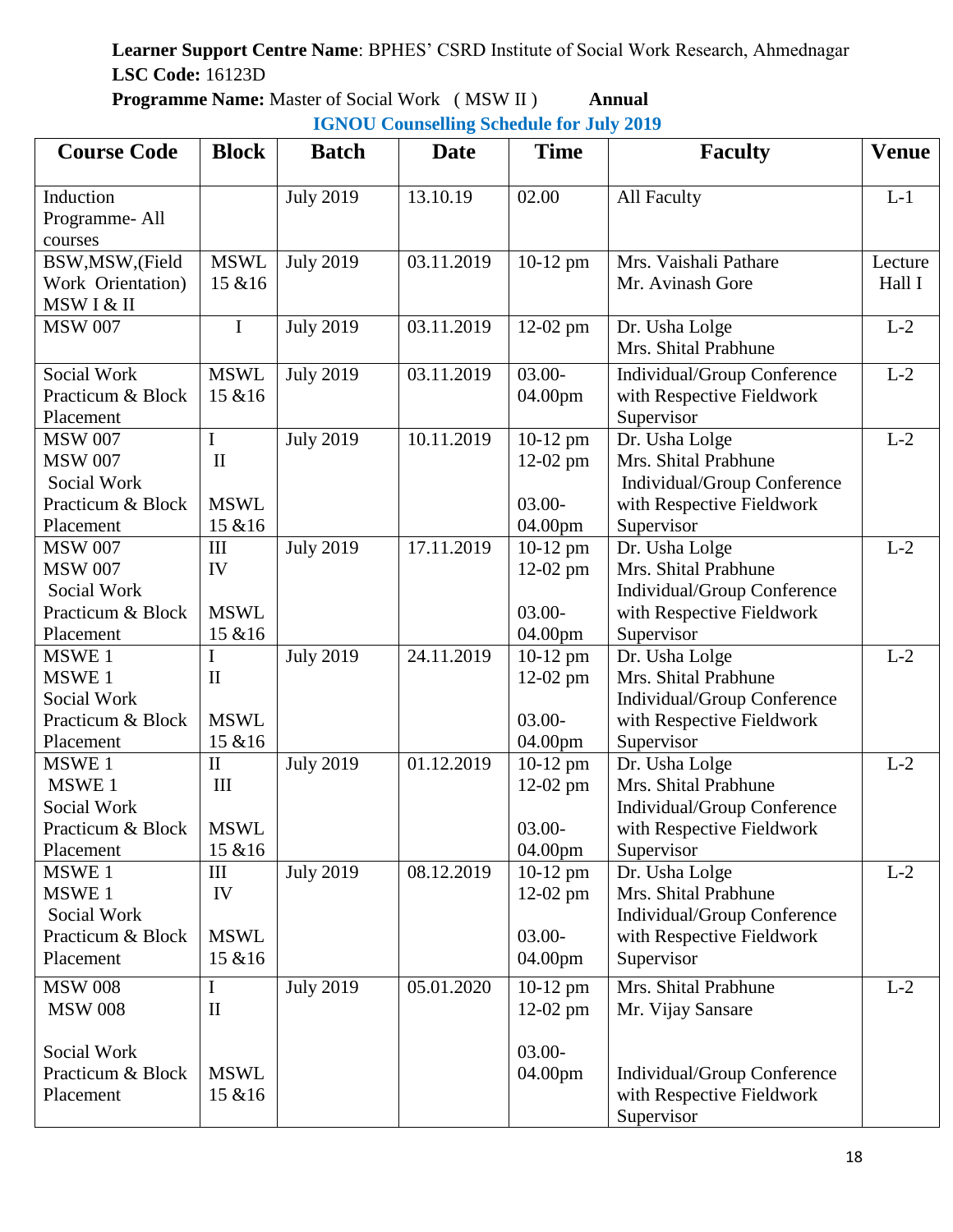| <b>MSW 008</b>     | $\mathbf{I}$ | <b>July 2019</b> | 12.01.2020              | $10-12$ pm | Mrs. Shital Prabhune        | $L-2$ |
|--------------------|--------------|------------------|-------------------------|------------|-----------------------------|-------|
| <b>MSW 008</b>     | III          |                  |                         | $12-02$ pm | Mr. Vijay Sansare           |       |
| Social Work        |              |                  |                         |            | Individual/Group Conference |       |
| Practicum & Block  | <b>MSWL</b>  |                  |                         | $03.00 -$  | with Respective Fieldwork   |       |
| Placement          | 15 & 16      |                  |                         | 04.00pm    | Supervisor                  |       |
| <b>MSW 008</b>     | IV           | <b>July 2019</b> | 19.01.2020              | $10-12$ pm | Mrs. Shital Prabhune        | $L-2$ |
| <b>MSW 009</b>     | I            |                  |                         | $12-02$ pm | Dr. Usha Lolge              |       |
| Social Work        |              |                  |                         |            | Individual/Group Conference |       |
| Practicum & Block  | <b>MSWL</b>  |                  |                         | $03.00 -$  | with Respective Fieldwork   |       |
| Placement          | 15 & 16      |                  |                         | 04.00pm    | Supervisor                  |       |
| <b>MSW 009</b>     | $\mathbf{I}$ | <b>July 2019</b> | 02.02.2020              | $10-12$ pm | Dr. Usha Lolge              | $L-2$ |
| <b>MSW 009</b>     | III          |                  |                         | 12-02 pm   | Mr. Vijay Sansare           |       |
| Social Work        |              |                  |                         |            | Individual/Group Conference |       |
| Practicum & Block  | <b>MSWL</b>  |                  |                         | 03.00-     | with Respective Fieldwork   |       |
| Placement          | 15 & 16      |                  |                         | 04.00pm    | Supervisor                  |       |
| <b>MSW 009</b>     | IV           | <b>July 2019</b> | 09.02.2020              | $10-12$ pm | Dr. Usha Lolge              | $L-2$ |
| <b>MSW 009</b>     | IV           |                  |                         | $12-02$ pm | Mr. Vijay Sansare           |       |
| Social Work        | <b>MSWL</b>  |                  |                         |            | Individual/Group Conference |       |
| Practicum & Block  | 15 & 16      |                  |                         | $03.00 -$  | with Respective Fieldwork   |       |
| Placement          |              |                  |                         | 04.00pm    | Supervisor                  |       |
| MSWE <sub>2</sub>  | I            | <b>July 2019</b> | 16.02.2020              | $10-12$ pm | Dr. Usha Lolge              | $L-2$ |
| MSWE <sub>2</sub>  | I            |                  |                         | $12-02$ pm | Mrs. Shital Prabhune        |       |
| Social Work        |              |                  |                         |            | Individual/Group Conference |       |
| Practicum & Block  | <b>MSWL</b>  |                  |                         | $03.00 -$  | with Respective Fieldwork   |       |
| Placement          | 15 & 16      |                  |                         | 04.00pm    | Supervisor                  |       |
| MSWE <sub>2</sub>  | $\mathbf{I}$ | <b>July 2019</b> | 23.02.2020              | $10-12$ pm | Dr. Usha Lolge              | $L-2$ |
| MSWE <sub>2</sub>  | III          |                  |                         | $12-02$ pm | Mrs. Shital Prabhune        |       |
| Social Work        |              |                  |                         |            | Individual/Group Conference |       |
| Practicum & Block  | <b>MSWL</b>  |                  |                         | $03.00 -$  | with Respective Fieldwork   |       |
| Placement          | 15 & 16      |                  |                         | 04.00pm    | Supervisor                  |       |
| MSWE <sub>2</sub>  | IV           | <b>July 2019</b> | $\overline{01.03.2020}$ | $10-12$ pm | Dr. Usha Lolge              | $L-2$ |
| MSWE <sub>3</sub>  | I            |                  |                         | 12-02 pm   | Mr. Vijay Sansare           |       |
| <b>Social Work</b> |              |                  |                         |            | Individual/Group Conference |       |
| Practicum & Block  | <b>MSWL</b>  |                  |                         | $03.00 -$  | with Respective Fieldwork   |       |
| Placement          | 15 & 16      |                  |                         | 04.00pm    | Supervisor                  |       |
| MSWE <sub>3</sub>  | $\mathbf{I}$ | <b>July 2019</b> | 08.03.2020              | $10-12$ pm | Dr. Usha Lolge              | $L-2$ |
| MSWE <sub>3</sub>  | III          |                  |                         | $12-02$ pm | Mr. Vijay Sansare           |       |
| Social Work        |              |                  |                         |            | Individual/Group Conference |       |
| Practicum & Block  | <b>MSWL</b>  |                  |                         | $03.00 -$  | with Respective Fieldwork   |       |
| Placement          | 15 & 16      |                  |                         | 04.00pm    | Supervisor                  |       |
| MSWE <sub>3</sub>  | IV           | <b>July 2019</b> | 15.03.2020              | $10-12$ pm | Dr. Usha Lolge              | $L-2$ |
| MSWE 10            | I            |                  |                         | $12-02$ pm | Mr. Vijay Sansare           |       |
| Social Work        |              |                  |                         |            | Individual/Group Conference |       |
| Practicum & Block  | <b>MSWL</b>  |                  |                         | 03.00-     | with Respective Fieldwork   |       |
| Placement          | 15 & 16      |                  |                         | 04.00pm    | Supervisor                  |       |
| <b>MSWE 10</b>     | $\mathbf{I}$ | <b>July 2019</b> | 22.03.2020              | $10-12$ pm | Dr. Usha Lolge              | $L-2$ |
| MSWE 10            | III, IV      |                  |                         |            | Mr. Vijay Sansare           |       |
| Social Work        |              |                  |                         | $12-02$ pm | Individual/Group Conference |       |
| Practicum & Block  | <b>MSWL</b>  |                  |                         | $03.00 -$  | with Respective Fieldwork   |       |
| Placement          | $15\;\&\!16$ |                  |                         |            | Supervisor                  |       |
|                    |              |                  |                         | 04.00pm    |                             |       |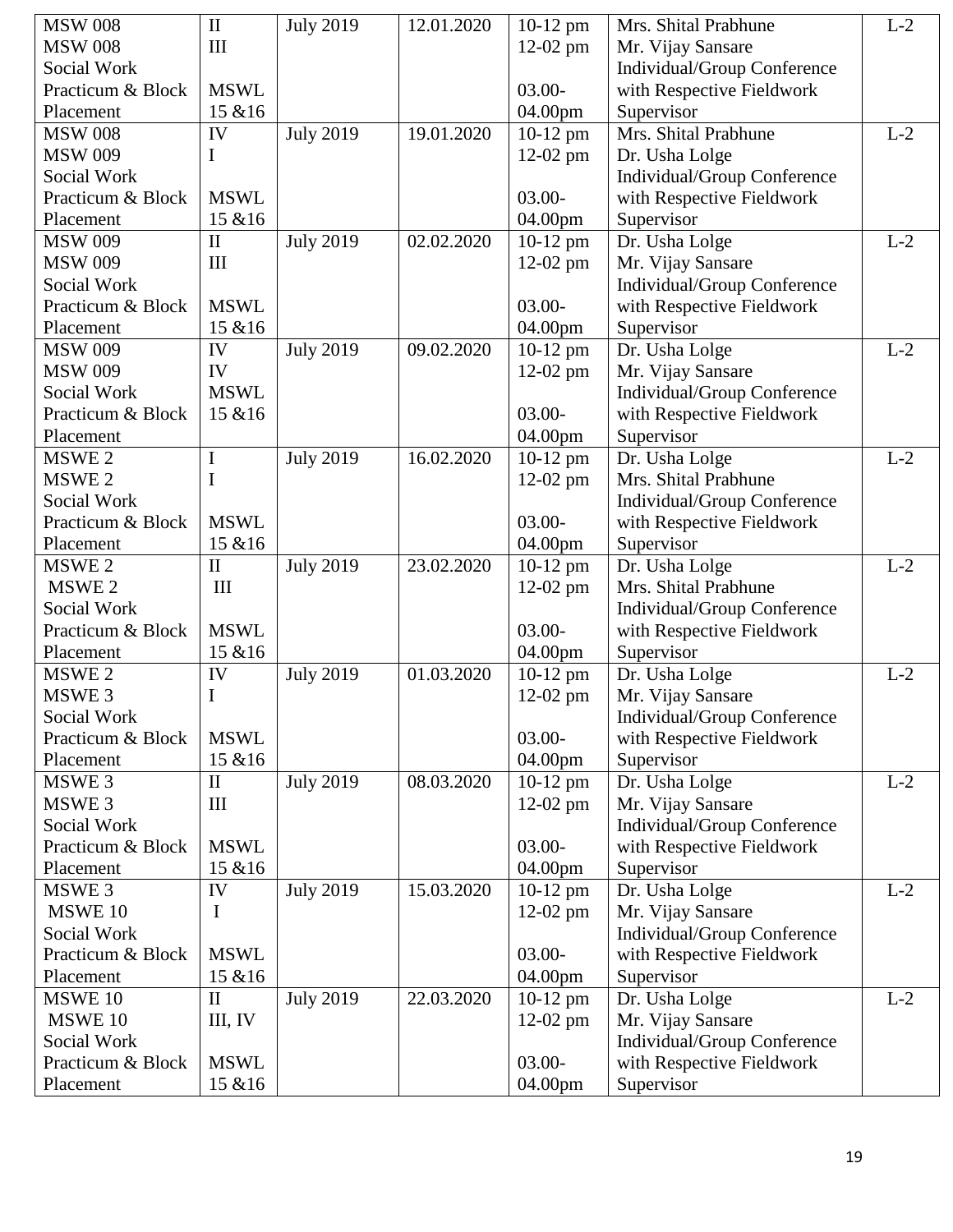**Programme Name:** Master of Social Work Counselling (MSWC II) **Annual IGNOU Counselling Schedule for July 2019**

| <b>Course Code</b>                              | <b>Block</b>                | <b>Batch</b>     | <b>Date</b> | <b>Time</b>              | <b>Faculty</b>                                     | <b>Venue</b> |
|-------------------------------------------------|-----------------------------|------------------|-------------|--------------------------|----------------------------------------------------|--------------|
| Induction<br>Programme-All<br>courses           |                             | <b>July 2019</b> | 13.10.19    | 02.00                    | All Faculty                                        | $L-1$        |
| MSWC 12<br>MSWC <sub>12</sub>                   | $\mathbf I$<br>$\mathbf{I}$ | <b>July 2019</b> | 05.01.2020  | 10-12 pm<br>$12-02$ pm   | Mr. Pradeep Jare<br>Individual/Group               | $L-3A$       |
| Social Work<br>Practicum & Block<br>Placement   | <b>MSWL</b><br>48 & 49      |                  |             | $03.00 -$<br>04.00pm     | Conference with Respective<br>Fieldwork Supervisor |              |
| MSWC 12<br>MSWC <sub>12</sub>                   | III<br>IV                   | <b>July 2019</b> | 12.01.2020  | 10-12 pm<br>$12-02$ pm   | Mr. Pradeep Jare<br>Individual/Group               | $L-3A$       |
| Social Work<br>Practicum & Block<br>Placement   | <b>MSWL</b><br>48 & 49      |                  |             | $03.00 -$<br>04.00pm     | Conference with Respective<br>Fieldwork Supervisor |              |
| MSWC 13<br>MSWC13                               | $\mathbf I$<br>$\mathbf{I}$ | <b>July 2019</b> | 19.01.2020  | 10-12 pm<br>$12-02$ pm   | Mr. Pradeep Jare<br>Individual/Group               | $L-3A$       |
| Social Work<br>Practicum & Block<br>Placement   | <b>MSWL</b><br>48 & 49      |                  |             | $03.00 -$<br>04.00pm     | Conference with Respective<br>Fieldwork Supervisor |              |
| MSWC 13<br>MSWC13                               | $\rm III$<br>IV             | <b>July 2019</b> | 02.02.2020  | 10-12 pm<br>$12-02$ pm   | Mr. Pradeep Jare<br>Individual/Group               | $L-3A$       |
| Social Work<br>Practicum & Block<br>Placement   | <b>MSWL</b><br>48 & 49      |                  |             | $03.00 -$<br>04.00pm     | Conference with Respective<br>Fieldwork Supervisor |              |
| MSWC 14<br>MSWC 14                              | $\bf{I}$<br>$\mathbf{I}$    | <b>July 2019</b> | 09.02.2020  | 10-12 pm<br>12-02 pm     | Mr. Pradeep Jare<br>Individual/Group               | $L-3A$       |
| Social Work<br>Practicum & Block<br>Placement   | <b>MSWL</b><br>48 & 49      |                  |             | $03.00 -$<br>04.00pm     | Conference with Respective<br>Fieldwork Supervisor |              |
| MSWC 14<br>MSWC 14                              | III<br>IV                   | <b>July 2019</b> | 16.02.2020  | $10-12$ pm<br>$12-02$ pm | Mr. Pradeep Jare<br>Individual/Group               | $L-3A$       |
| Social Work<br>Practicum & Block<br>Placement   | <b>MSWL</b><br>48 & 49      |                  |             | $03.00 -$<br>04.00pm     | Conference with Respective<br>Fieldwork Supervisor |              |
| <b>MSWC 15</b><br><b>MSWC 15</b><br>Social Work | $\bf{I}$<br>$\mathbf{I}$    | <b>July 2019</b> | 23.02.2020  | $10-12$ pm<br>$12-02$ pm | Mr. Pradeep Jare<br>Individual/Group               | $L-3A$       |
| Practicum & Block<br>Placement                  | <b>MSWL</b><br>48 & 49      |                  |             | $03.00 -$<br>04.00pm     | Conference with Respective<br>Fieldwork Supervisor |              |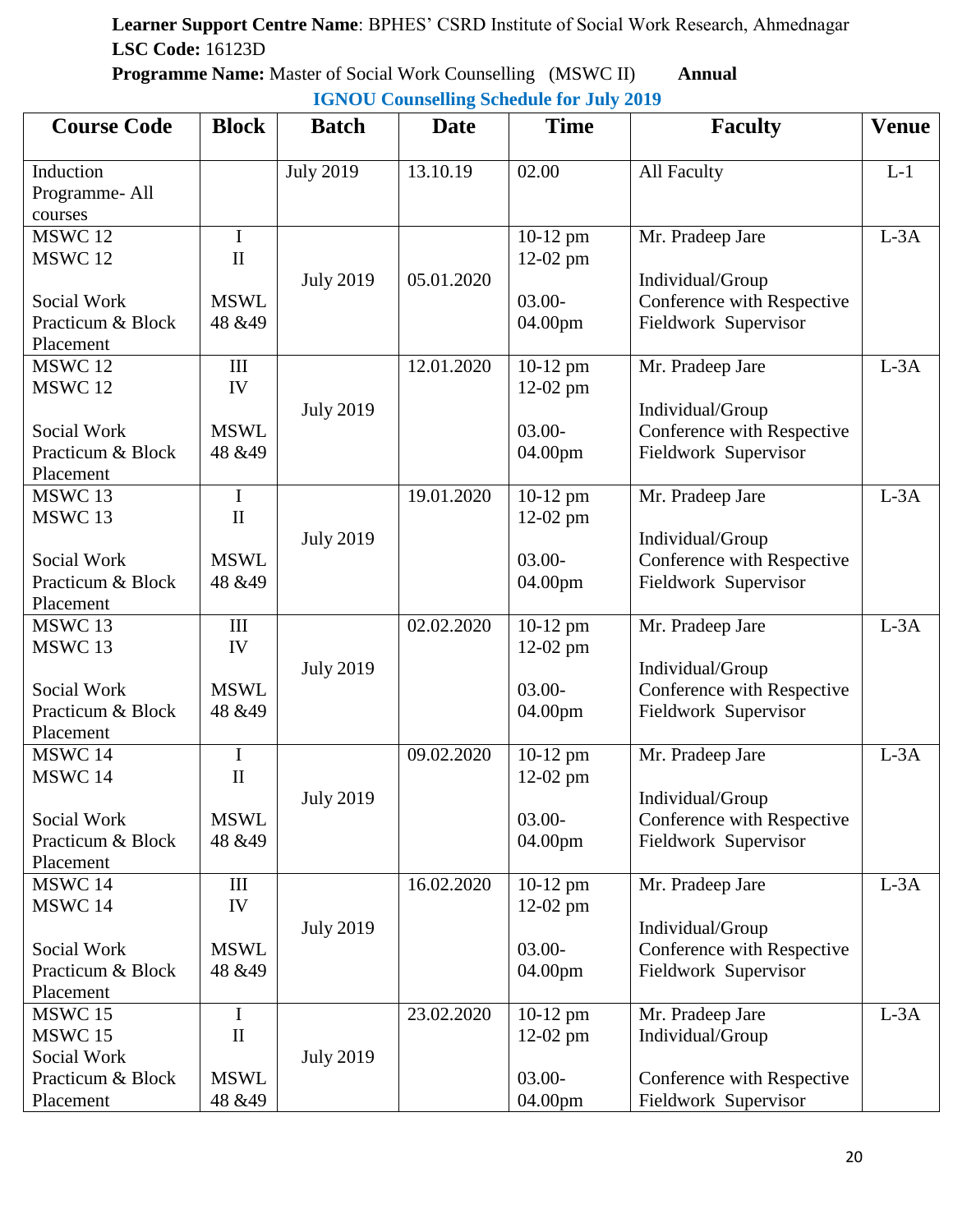| MSWC 15            | Ш            |                  | 01.03.2020 | $10-12$ pm | Mr. Pradeep Jare           | $L-3A$ |
|--------------------|--------------|------------------|------------|------------|----------------------------|--------|
| MSWC <sub>15</sub> | IV           |                  |            | $12-02$ pm |                            |        |
|                    |              | <b>July 2019</b> |            |            | Individual/Group           |        |
| Social Work        | <b>MSWL</b>  |                  |            | $03.00 -$  | Conference with Respective |        |
| Practicum & Block  | 48 & 49      |                  |            | 04.00pm    | Fieldwork Supervisor       |        |
| Placement          |              |                  |            |            |                            |        |
| <b>MSWC 16</b>     |              |                  | 08.03.2020 | $10-12$ pm | Mr. Pradeep Jare           | $L-3A$ |
| <b>MSWC 16</b>     | $\mathbf{I}$ |                  |            | $12-02$ pm |                            |        |
|                    |              | <b>July 2019</b> |            |            | Individual/Group           |        |
| Social Work        | <b>MSWL</b>  |                  |            | $03.00 -$  | Conference with Respective |        |
| Practicum & Block  | 48 & 49      |                  |            | 04.00pm    | Fieldwork Supervisor       |        |
| Placement          |              |                  |            |            |                            |        |
| MSWC 16            | Ш            |                  | 15.03.2020 | $10-12$ pm | Mr. Pradeep Jare           | $L-3A$ |
| MSWC <sub>16</sub> | IV           |                  |            | $12-02$ pm |                            |        |
|                    |              | <b>July 2019</b> |            |            | Individual/Group           |        |
| Social Work        | <b>MSWL</b>  |                  |            | $03.00 -$  | Conference with Respective |        |
| Practicum & Block  | 48 & 49      |                  |            | 04.00pm    | Fieldwork Supervisor       |        |
| Placement          |              |                  |            |            |                            |        |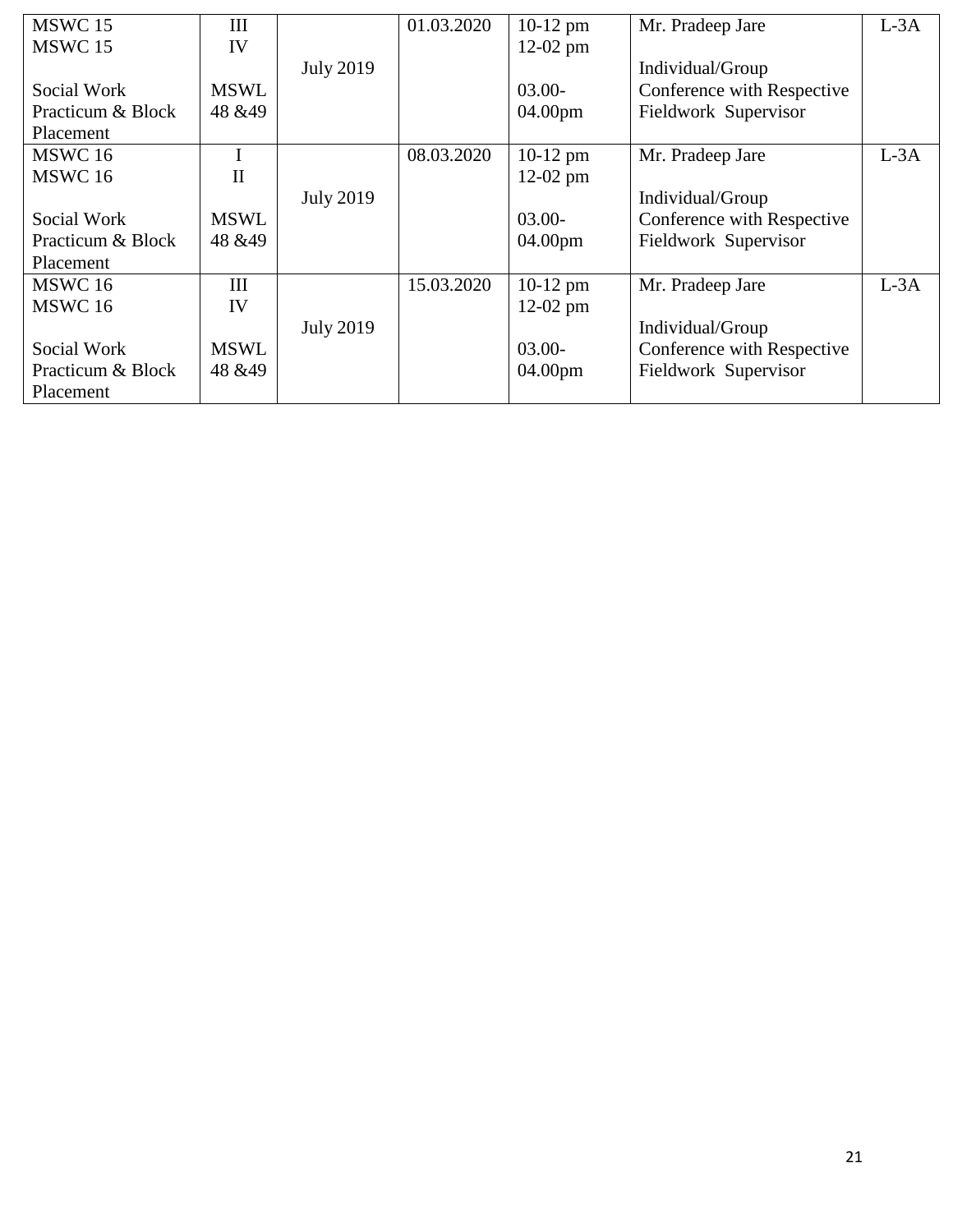**Programme Name:** Bachelor in Computer Application (BCA) **Semester: I** 

| <b>IGNOU Counselling Schedule for July 2019</b> |  |  |
|-------------------------------------------------|--|--|
|                                                 |  |  |

| <b>Course Code</b>                    | <b>Block</b>                | <b>Batch</b>     | <b>Date</b> | <b>Time</b>              | <b>Faculty</b>                              | <b>Venue</b> |
|---------------------------------------|-----------------------------|------------------|-------------|--------------------------|---------------------------------------------|--------------|
| Induction<br>Programme-All<br>courses |                             | <b>July 2019</b> | 13.10.19    | 02.00                    | All Faculty                                 | $L-1$        |
| ECO <sub>1</sub><br>ECO <sub>1</sub>  | $\mathbf I$<br>$\mathbf{I}$ | <b>July 2019</b> | 03.11.2019  | 10-12 pm<br>12-02 pm     | Hatim Kayumi                                | $L-3A$       |
| ECO <sub>1</sub><br>ECO <sub>1</sub>  | III<br>IV                   | <b>July 2019</b> | 09.11.2019  | 10-12 pm<br>12-02 pm     | Hatim Kayumi                                | $L-3A$       |
| <b>BCS 11</b><br><b>BCS 11</b>        | I<br>II, III                | <b>July 2019</b> | 10.11.2019  | $10-12$ pm<br>$12-02$ pm | Pritam Munot                                | $L-3A$       |
| <b>BCS 12</b><br><b>BCS 12</b>        | $\mathbf I$<br>$\mathbf{I}$ | <b>July 2019</b> | 16.11.2019  | 10-12 pm<br>12-02 pm     | Madhuri Godbole<br>Pratulla Chandra Pawar   | $L-3A$       |
| <b>BCS 12</b><br><b>BCS 12</b>        | III<br>IV                   | <b>July 2019</b> | 17.11.2019  | 10-12 pm<br>12-02 pm     | Madhuri Godbole<br>Pratulla Chandra Pawar   | $L-3A$       |
| FEG2<br>FEG <sub>2</sub>              | $\rm I~II$<br><b>III IV</b> | <b>July 2019</b> | 23.11.2019  | 10-12 pm<br>$12-02$ pm   | Mr. Kantilal Patole<br>Miss. Mrinmayee Gune | $L-3A$       |
| BCS L13                               | $I$ II                      | <b>July 2019</b> | 24.11.2019  | 10-12 pm<br>12-02 pm     | Harishankar Rai<br>Manoj Kapare             |              |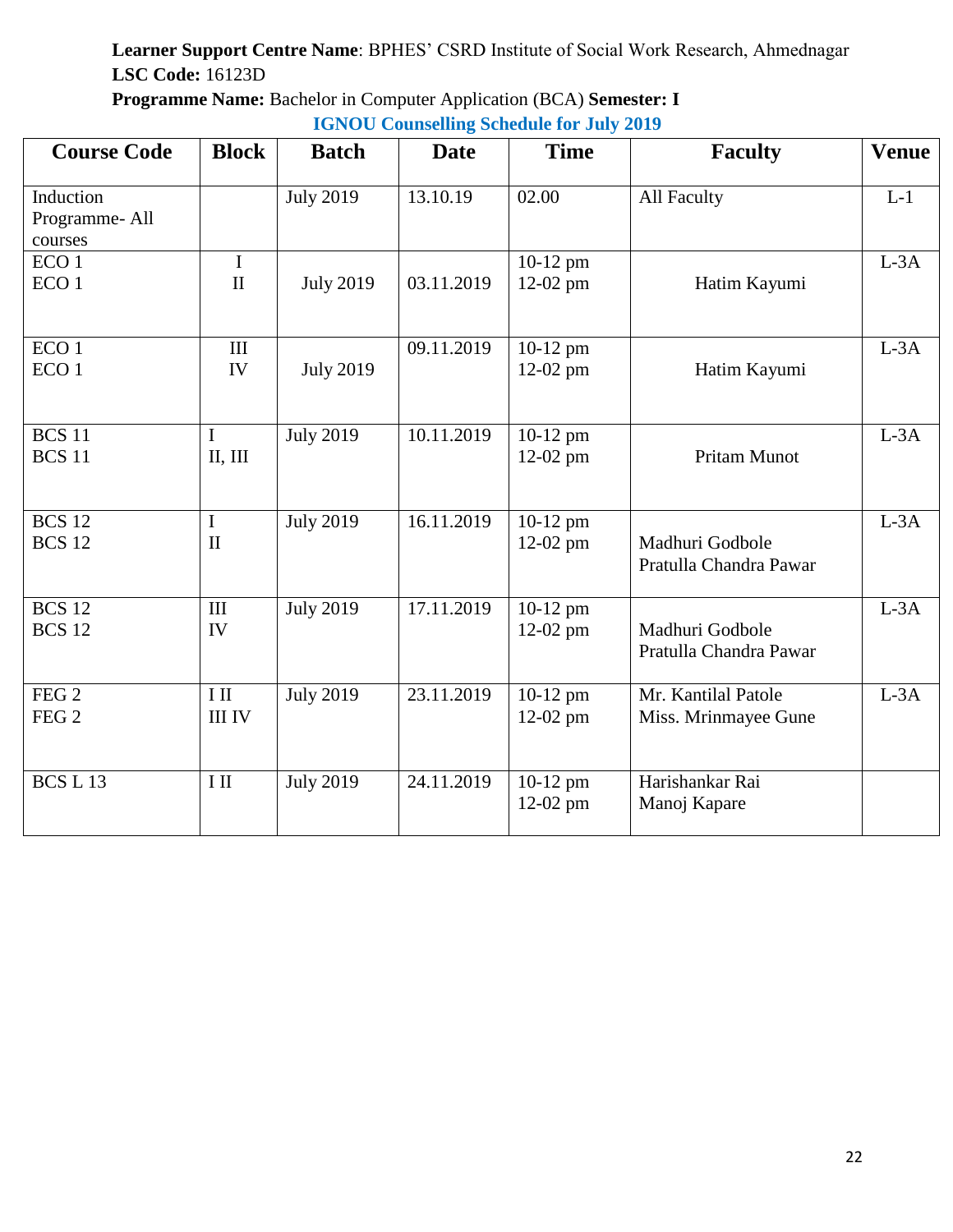#### **List of Field work (faculty) supervisors and their students (BSW/DPLAD/MSW/MSWC)**

| <b>SN</b>      | <b>ENR NO</b> | PROG.      | Med.       | <b>NAME</b>                   | <b>Supervisor</b>                 |
|----------------|---------------|------------|------------|-------------------------------|-----------------------------------|
| $\mathbf{1}$   | 195546825     | <b>BSW</b> | <b>HIN</b> | JAVRE PANDIT VAMAN            |                                   |
| $\overline{2}$ | 195547390     | <b>BSW</b> | <b>HIN</b> | <b>JOSHI YOGESH MURLIDHAR</b> |                                   |
| 3              | 195567875     | <b>BSW</b> | <b>HIN</b> | GAIKWAD KAJAL KACHARU         |                                   |
| 4              | 195568576     | <b>BSW</b> | <b>HIN</b> | RUPALI NANA BHOSALE           |                                   |
| 5              | 195568741     | <b>BSW</b> | <b>HIN</b> | KHARAT VAIBHAV SURESH         |                                   |
| 6              | 195569023     | <b>BSW</b> | <b>HIN</b> | WADEKAR JYOTI GANGADHAR       | Mr. Kantilal Patole<br>9763738024 |
| $\overline{7}$ | 195569070     | <b>BSW</b> | <b>HIN</b> | ANUP PRAMOD JADHAV            | Kantibhai1978@gmail.com           |
| 8              | 195569087     | <b>BSW</b> | <b>ENG</b> | RAJESHWAR ASHOK SHRIRAM       |                                   |
| 9              | 195569252     | <b>BSW</b> | <b>ENG</b> | SHIVKANYA BHAGWAN JADHAV      |                                   |
| 10             | 198870964     | <b>BSW</b> | <b>HIN</b> | SATISH SANJAY SONAWANE        |                                   |
| 11             | 198870971     | <b>BSW</b> | <b>HIN</b> | <b>PALLAVI ASHOK SALVE</b>    |                                   |
| 12             | 199997372     | <b>BSW</b> | <b>HIN</b> | <b>AKSHAY SURESH PATOLE</b>   |                                   |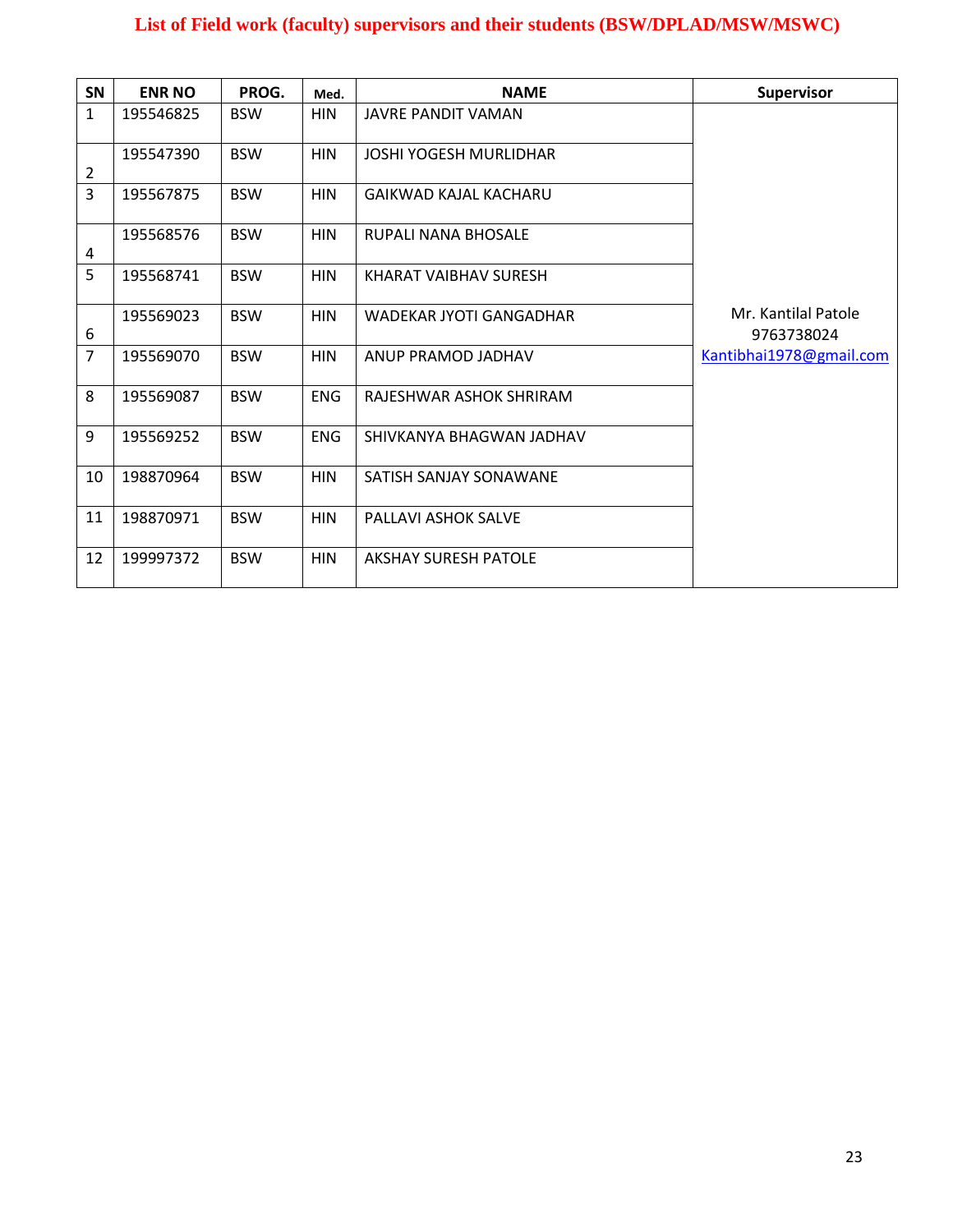#### **List of Field work (faculty) supervisors and their students (BSW/DPLAD/MSW/MSWC)**

| SN             | <b>ENR NO</b> | PROG.      | Med.       | <b>NAME</b>                    | <b>Supervisor</b> |
|----------------|---------------|------------|------------|--------------------------------|-------------------|
| $\mathbf{1}$   |               | <b>BSW</b> |            |                                |                   |
|                | 195535198     |            | <b>ENG</b> | RUSHIKESH BHARTARINATH GUJAR   |                   |
| $\overline{2}$ |               | <b>BSW</b> |            |                                |                   |
|                | 195536444     |            | <b>HIN</b> | <b>BADE MALHARI AMBADAS</b>    |                   |
| 3              |               | <b>BSW</b> |            |                                |                   |
|                | 195537897     |            | <b>HIN</b> | <b>CHAVHAN ROHIT RAM</b>       |                   |
| 4              |               | <b>BSW</b> |            |                                |                   |
|                | 195542075     |            | <b>HIN</b> | YOGESH ARJUN RATHOD            |                   |
| 5              |               | <b>BSW</b> |            |                                | Mr. Harshal Agale |
|                | 195542487     |            | <b>HIN</b> | SHIKARE PRAJAKTA SANJAY        |                   |
| 6              |               | <b>BSW</b> |            |                                | 9822335592        |
|                | 195542700     |            | <b>HIN</b> | CHAVAN KAJAL MINANATH          |                   |
| $\overline{7}$ |               | <b>BSW</b> |            |                                |                   |
|                | 195543994     |            | <b>ENG</b> | <b>GAIKWAD MANISHA MARCUS</b>  |                   |
| 8              |               | <b>BSW</b> |            |                                |                   |
|                | 195545221     |            | <b>HIN</b> | RAHUL AMBADAS JADHAV           |                   |
| 9              |               | <b>BSW</b> |            |                                |                   |
|                | 195545482     |            | <b>ENG</b> | <b>KSHIRSAGAR VEDANT KIRAN</b> |                   |
| 10             |               | <b>BSW</b> |            |                                |                   |
|                | 195545579     |            | <b>HIN</b> | <b>GADE POOJA ANNA</b>         |                   |
| 11             |               | <b>BSW</b> |            |                                |                   |
|                | 195546800     |            | <b>HIN</b> | BHIVARKAR VAIBHAV ZUMBAR       |                   |
| 12             |               | <b>BSW</b> |            |                                |                   |
|                | 195546818     |            | <b>HIN</b> | SHAIKH YASMIN ABDULKADAR       |                   |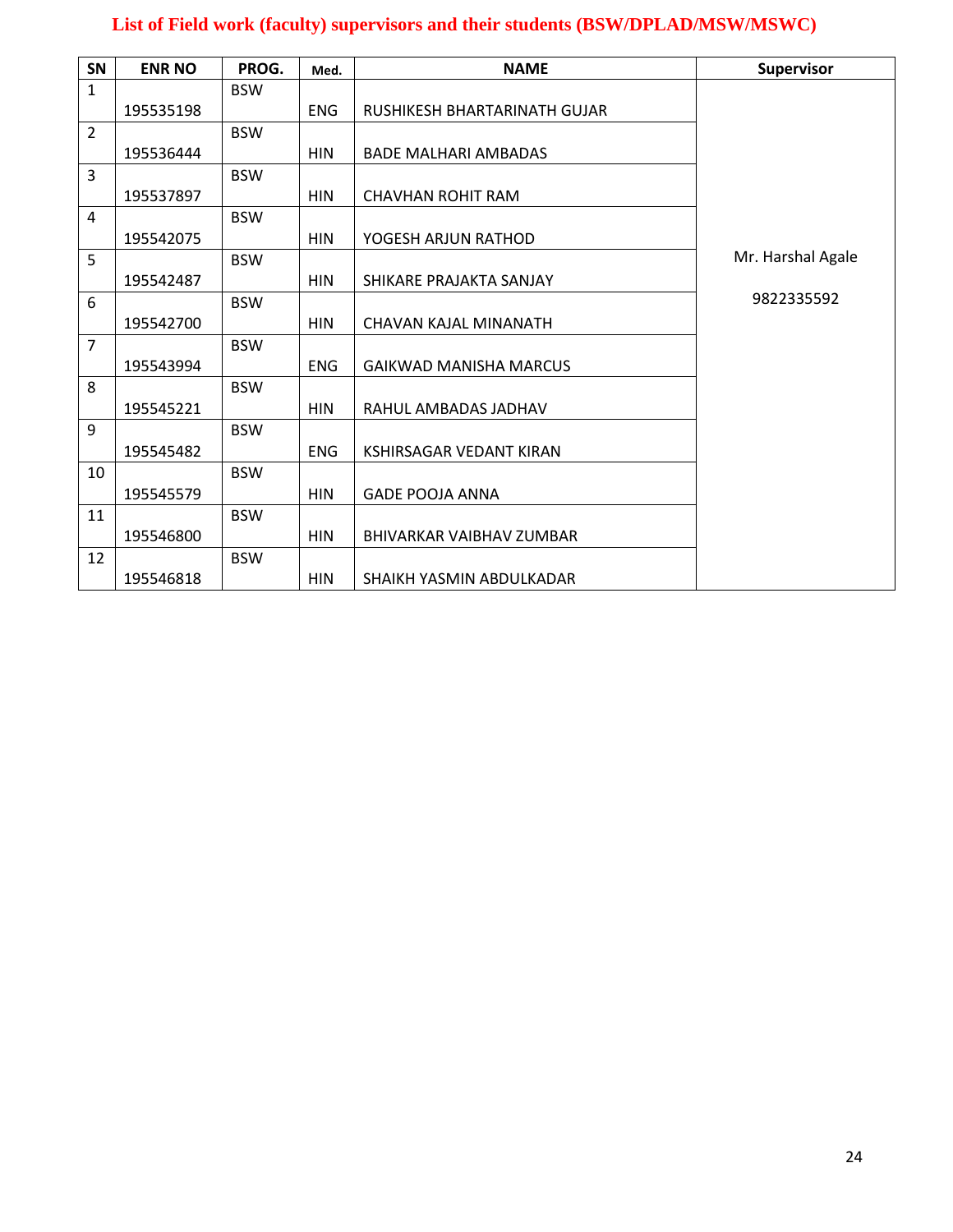| SN             | <b>ENR NO</b> | PROG.      | Med.       | <b>NAME</b>                      | <b>Supervisor</b>     |
|----------------|---------------|------------|------------|----------------------------------|-----------------------|
| $\mathbf{1}$   | 194664920     | <b>MSW</b> | <b>HIN</b> | HIMANSHU SHARAD GAIKWAD          |                       |
| $\overline{2}$ | 194665090     | <b>MSW</b> | <b>HIN</b> | TAMBADE MANJUSHA KAILAS          |                       |
| 3              | 194665179     | <b>MSW</b> | <b>HIN</b> | <b>BIKKAD GOVIND BHASKAR</b>     |                       |
| 4              | 195572330     | <b>MSW</b> | <b>HIN</b> | SAVITA BABAN HINGE               |                       |
| 5              | 195535704     | <b>MSW</b> | <b>HIN</b> | PAWAR GANESH DATTATRAY           |                       |
| 6              | 195536490     | <b>MSW</b> | <b>HIN</b> | KANDEKAR OMKAR LAXMAN            |                       |
| 7              | 195536634     | <b>MSW</b> | <b>HIN</b> | SAYYAD TANUJABI AKBAR            |                       |
| 8              | 195540910     | <b>MSW</b> | <b>HIN</b> | <b>VIKAS BAJIRAO GHOGARE</b>     |                       |
| 9              | 195572465     | <b>MSW</b> | <b>HIN</b> | <b>BORUDE MEERA DNYANDEO</b>     |                       |
| 10             | 195541865     | <b>MSW</b> | <b>HIN</b> | <b>VAIBHAV BALASAHEB TATHE</b>   |                       |
| 11             | 195542351     | <b>MSW</b> | <b>HIN</b> | DAHIWALKAR VAISHALI ASHOK        |                       |
| 12             | 195542907     | <b>MSW</b> | <b>HIN</b> | SALVE SARIKA BANSI               |                       |
| 13             | 195544434     | <b>MSW</b> | <b>HIN</b> | PRASHANT PRAKASH DHOTRE          |                       |
| 14             | 195572891     | <b>MSW</b> | <b>HIN</b> | ANDHALE AMOL DINKARRAO           | Mrs. Vaishali Pathare |
| 15             | 195572949     | <b>MSW</b> | <b>HIN</b> | SHEWALE RUPALI ASHOK             | 9850711410            |
| 16             | 195573023     | <b>MSW</b> | <b>HIN</b> | <b>GANESH MACHHINDRA PATEKAR</b> | ishustuti@gmail.com   |
| 17             | 195557122     | <b>MSW</b> | HIN        | ARCHANA BAPURAO GADE             |                       |
| 18             | 195572512     | <b>MSW</b> | <b>HIN</b> | <b>CHOURE SWAPNIL SANJAY</b>     |                       |
| 19             | 195563695     | <b>MSW</b> | <b>HIN</b> | KADAM PRAVIN SHYAM               |                       |
| 20             | 195563860     | <b>MSW</b> | <b>HIN</b> | GAIKWAD MANGAL PRABHAKAR         |                       |
| 21             | 195565896     | <b>MSW</b> | <b>HIN</b> | PRAVIN RAJENDRA GHADAGE          |                       |
| 22             | 195566920     | <b>MSW</b> | <b>HIN</b> | NITIN ASHOK WAWARE               |                       |
| 23             | 195567012     | <b>MSW</b> | <b>HIN</b> | <b>KOLHE NITIN SHRIDHAR</b>      |                       |
| 24             | 195567574     | <b>MSW</b> | <b>HIN</b> | NIKALE SHUBHANGI SUHAS           |                       |
| 25             | 195567947     | <b>MSW</b> | HIN        | SAYYAD AMJAT AKBAR               |                       |
| 26             | 195577131     | <b>MSW</b> | <b>HIN</b> | BHAURAV GANGARAM GODAGE          |                       |
| 27             | 195577149     | <b>MSW</b> | <b>HIN</b> | <b>JADHAV SAGAR DILIP</b>        |                       |
| 28             | 195577299     | <b>MSW</b> | <b>HIN</b> | VARNE RAMESHWAREE DILEEP         |                       |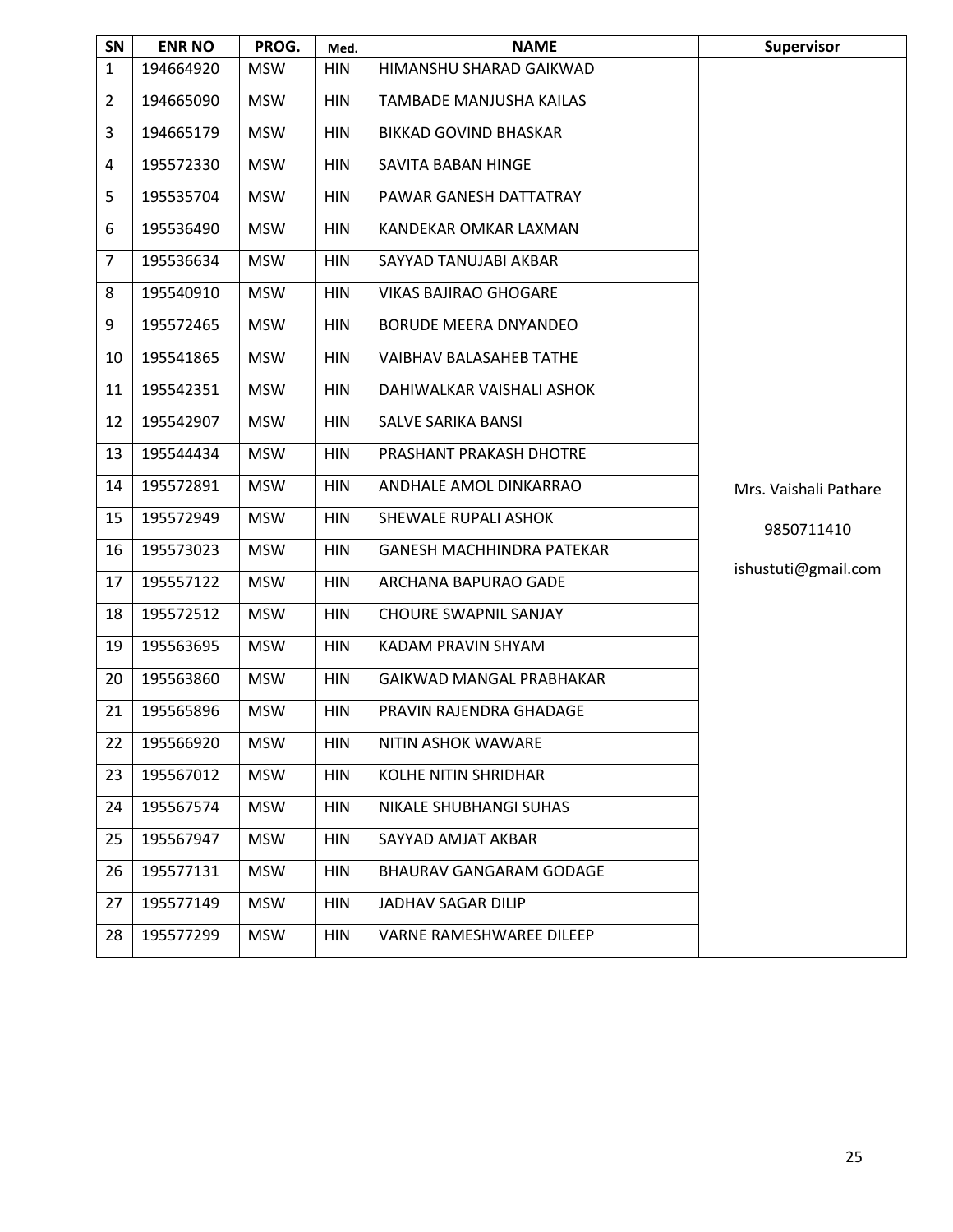| SN             | <b>ENR NO</b> | PROG.      | Med.       | <b>NAME</b>                     | <b>Supervisor</b>    |
|----------------|---------------|------------|------------|---------------------------------|----------------------|
| $\mathbf{1}$   | 195568092     | <b>MSW</b> | <b>HIN</b> | <b>BORHADE VAIBHAV SHIVAJI</b>  |                      |
| $\overline{2}$ | 195568806     | <b>MSW</b> | <b>ENG</b> | YOGESH DADABHAU KACHARE         |                      |
| 3              | 195569030     | <b>MSW</b> | <b>HIN</b> | KARANDE KALYAN DADASAHEB        |                      |
| 4              | 195569507     | <b>MSW</b> | <b>HIN</b> | KAKAD LINA BABASAHEB            |                      |
| 5              | 195570336     | <b>MSW</b> | <b>HIN</b> | <b>BHAGYASHREE PIRAJI GARJE</b> |                      |
| 6              | 195570408     | <b>MSW</b> | <b>HIN</b> | TANHAJI BAPU PADIR              |                      |
| $\overline{7}$ | 195570558     | <b>MSW</b> | <b>HIN</b> | VIDHATE KAMAL RAMCHANDRA        | Mrs. Shital Prabhune |
| 8              | 195570597     | <b>MSW</b> | <b>ENG</b> | <b>GADALKAR POOJA SITARAM</b>   | +918390799800        |
| 9              | 195572282     | <b>MSW</b> | <b>HIN</b> | SHIVKANYA ATMARAM TIDKE         |                      |
| 10             | 195578925     | <b>MSW</b> | <b>ENG</b> | <b>SUSE GAURI UTTAM</b>         |                      |
| 11             | 195545389     | <b>MSW</b> | <b>ENG</b> | UNDE YOGESHWARI PRABHAKAR       |                      |
| 12             | 195545547     | <b>MSW</b> | <b>ENG</b> | AROKIEADAS GRACY ALPHONASO      |                      |
| 13             | 195556754     | <b>MSW</b> | <b>ENG</b> | PRAKASH SAKHAHARI LANDE         |                      |
| 14             | 195541414     | <b>MSW</b> | <b>ENG</b> | DANVE SWATI ANNASAHEB           |                      |
| 15             | 194665573     | <b>MSW</b> | <b>ENG</b> | <b>RAJANI SHELAR</b>            |                      |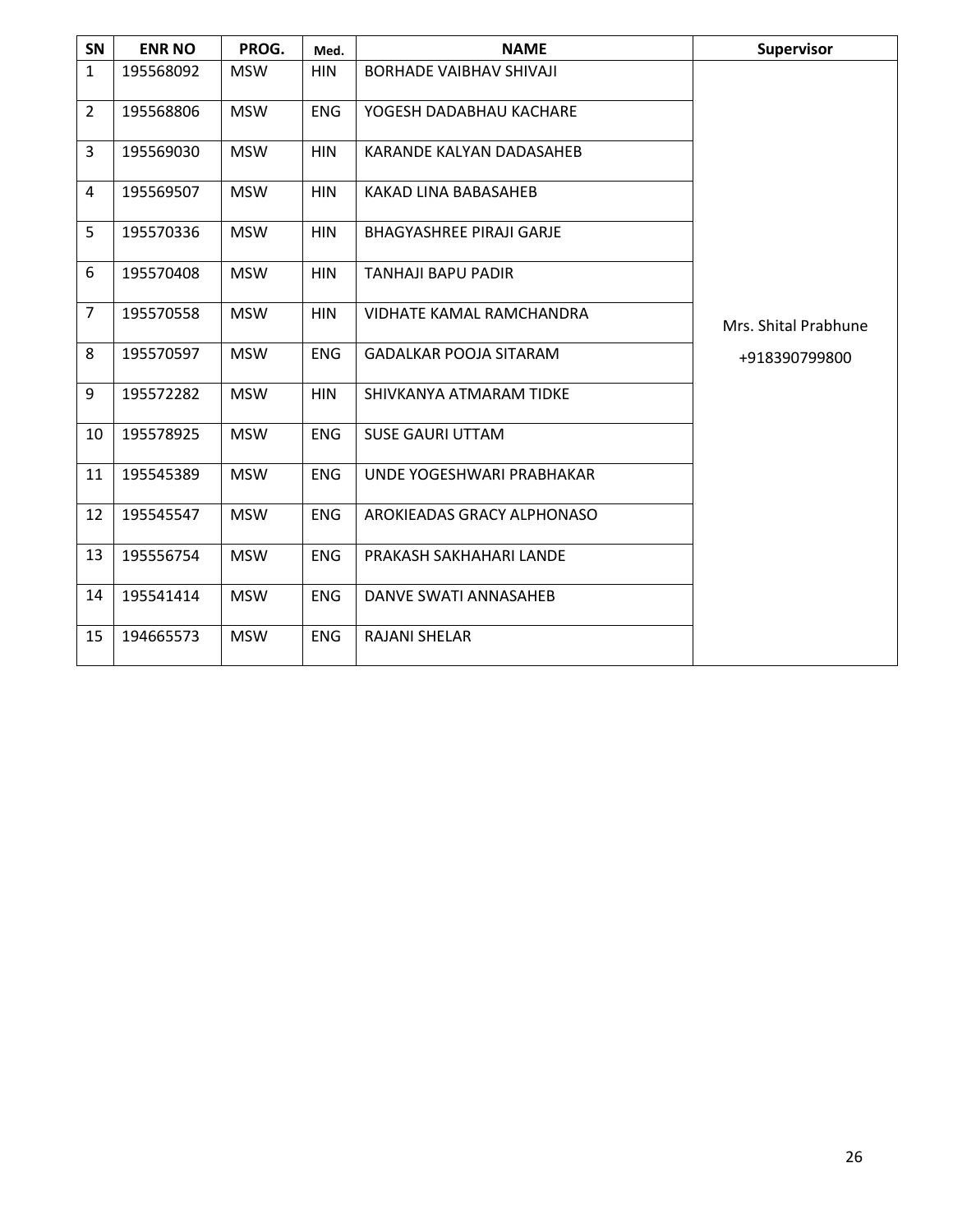| SN             | <b>ENR NO</b> | PROG.        | Med.       | <b>NAME</b>                    | <b>Supervisor</b>                 |
|----------------|---------------|--------------|------------|--------------------------------|-----------------------------------|
| $\mathbf{1}$   | 195563172     | <b>MSW</b>   | <b>ENG</b> | SATHE SURESH KACHARU           |                                   |
| $\overline{2}$ | 195553813     | <b>MSWC</b>  | <b>ENG</b> | NANDWALKAR SUNIL DIGAMBAR      |                                   |
| 3              | 195562701     | <b>MSWC</b>  | <b>ENG</b> | PADMAVATHI VASUDEVAN           |                                   |
| 4              | 195572995     | <b>MSWC</b>  | <b>ENG</b> | JAKLE AJAY CHANDRAM ANNAPOORNA |                                   |
| 5              | 199999090     | <b>MSWC</b>  | <b>ENG</b> | SAINI SHILPA BIPINKUMAR        |                                   |
| 6              | 195552850     | <b>MARD</b>  | <b>ENG</b> | NAJAN AMBADAS BHAUSAHEB        |                                   |
| $\overline{7}$ | 195552875     | <b>MARD</b>  | <b>ENG</b> | <b>BOTHE AVINASH GORAKSHA</b>  |                                   |
| 8              | 195552922     | <b>MARD</b>  | <b>ENG</b> | LAGAD ABHIEET RAMKRUSHNA       | Mr. Suresh Mugutmal<br>9145661604 |
| 9              | 195565262     | <b>CRD</b>   | <b>ENG</b> | PRATHAM AGRAWAL                |                                   |
| 10             | 195558837     | <b>PGDRD</b> | <b>ENG</b> | <b>OHOL SUHAS BABASAHEB</b>    |                                   |
| 11             | 195558876     | <b>PGDRD</b> | <b>ENG</b> | THOSAR SWAPNIL NITIN           |                                   |
| 12             | 195578126     | <b>MSW</b>   | <b>HIN</b> | DATTATRAYA PILAJI MISAL        |                                   |
| 13             | 195578244     | <b>MSW</b>   | <b>HIN</b> | PHALKE ANIL SOPAN              |                                   |
| 14             | 195578309     | <b>MSW</b>   | <b>HIN</b> | DIPAK SAKHARAM MALAVE          |                                   |
| 15             | 197215758     | <b>MSW</b>   | <b>HIN</b> | AJABE PRITAM KALYAN            |                                   |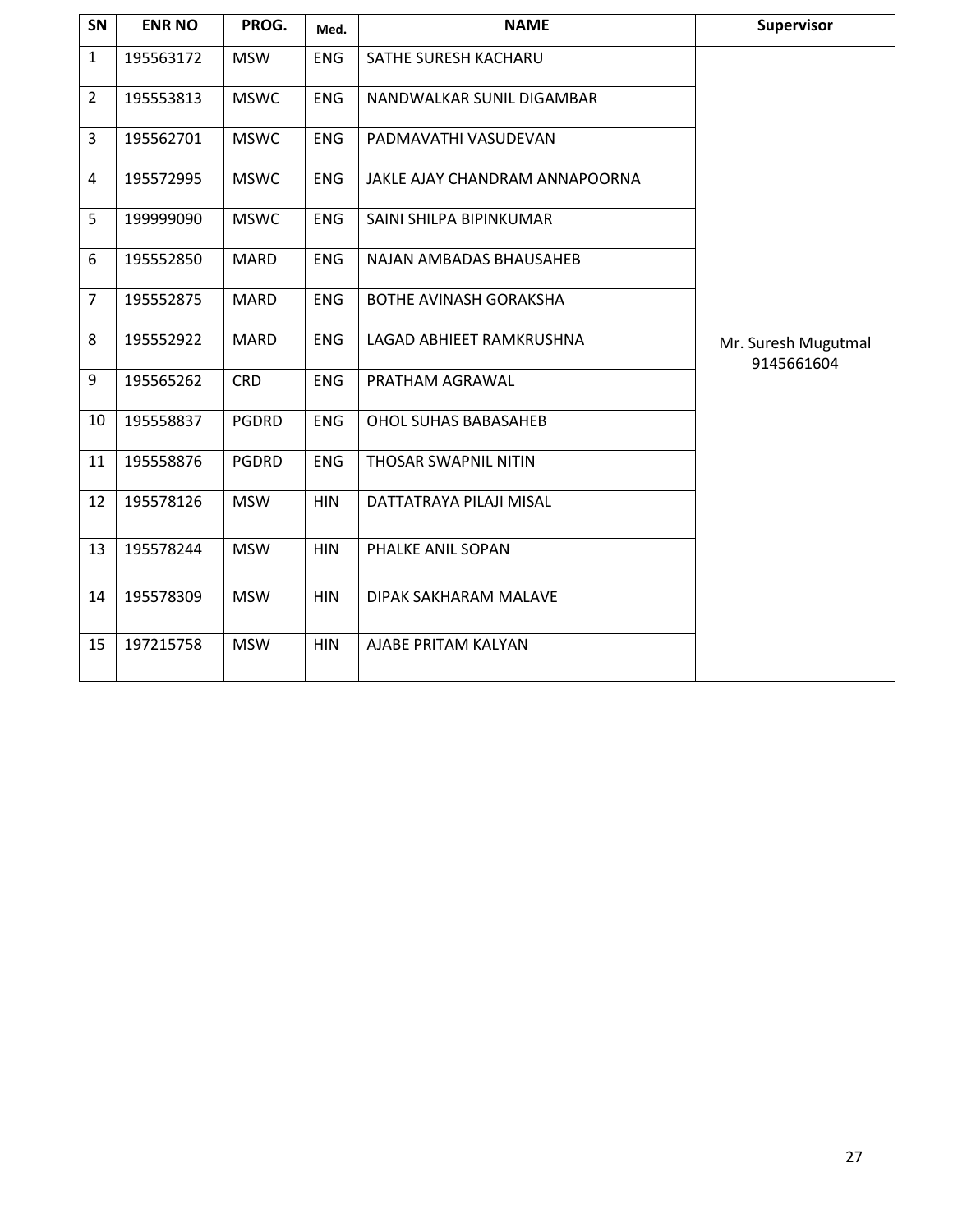| SN             | <b>ENR NO</b> | PROG.      | Med.       | <b>NAME</b>                      | Supervisor                              |
|----------------|---------------|------------|------------|----------------------------------|-----------------------------------------|
| $\mathbf{1}$   | 195573134     | <b>MSW</b> | ENG        | SUPRIYA SUDHAKAR AMBILWALE       |                                         |
| $\overline{2}$ | 195573349     | <b>MSW</b> | <b>HIN</b> | <b>VITTHAL BABAN HINGE</b>       |                                         |
| 3              | 195573539     | <b>MSW</b> | <b>HIN</b> | KAMBLE SEEMA BHANUDAS            |                                         |
| 4              | 195573553     | <b>MSW</b> | <b>HIN</b> | NIKITA GORKSHA WAGHCHOURE        |                                         |
| 5              | 195573560     | <b>MSW</b> | <b>HIN</b> | <b>MASAL SONALI BALIRAM</b>      |                                         |
| 6              | 195573696     | <b>MSW</b> | <b>HIN</b> | SALUNKE SHARAD MOTILAL           |                                         |
| $\overline{7}$ | 195573933     | <b>MSW</b> | <b>HIN</b> | <b>BHAKARE KIRAN ASHOKRAO</b>    |                                         |
| 8              | 195573958     | <b>MSW</b> | <b>HIN</b> | POUL BHARAT SURYAKANT            | Mr. Avinash Gore                        |
| 9              | 195574333     | <b>MSW</b> | <b>HIN</b> | DETHE STUTI NITIN                | +919834448620<br>goreavinash6@gmail.com |
| 10             | 195574516     | <b>MSW</b> | <b>HIN</b> | ROHINI REVAJI BHANGADE           |                                         |
| 11             | 195574570     | <b>MSW</b> | <b>HIN</b> | KATORE ARCHANA VILAS             |                                         |
| 12             | 195575059     | <b>MSW</b> | <b>ENG</b> | PADULE SAWANKUMAR SHIVAJI        |                                         |
| 13             | 195576201     | <b>MSW</b> | <b>HIN</b> | SHINDE MINA SOMNATH              |                                         |
| 14             | 195576240     | <b>MSW</b> | <b>HIN</b> | ASHA HIRABAU JADHAV              |                                         |
| 15             | 195576691     | <b>MSW</b> | <b>HIN</b> | SANTOSH RAMCHANDRA DHARMADHIKARI |                                         |